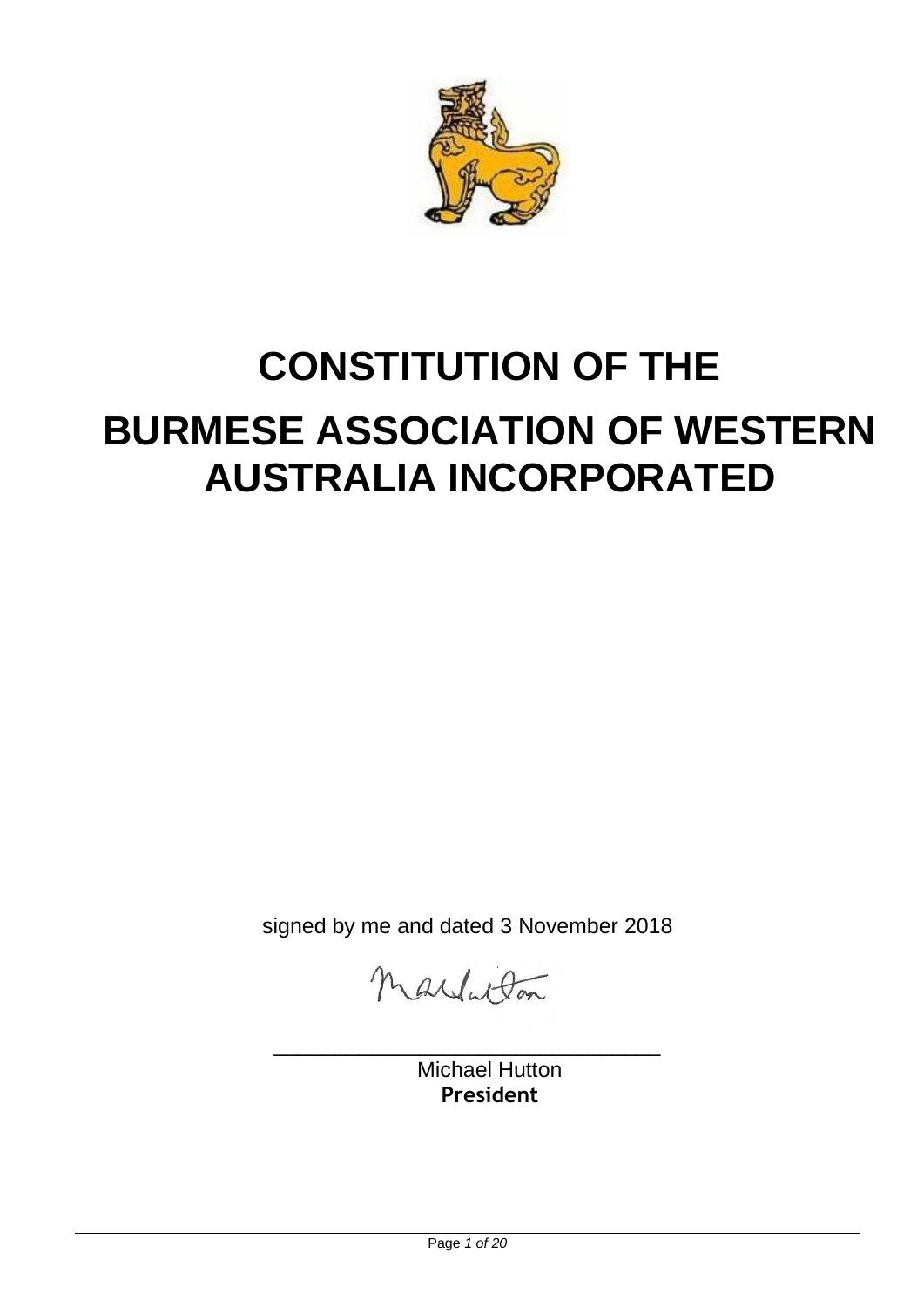## **TABLE OF CONTENTS**

| 1.   |                                                            |  |
|------|------------------------------------------------------------|--|
| 2.   |                                                            |  |
| 3.   |                                                            |  |
| 4.   |                                                            |  |
| 5.   |                                                            |  |
| 5.1. |                                                            |  |
| 6.   |                                                            |  |
| 7.   | <b>QUALIFICATIONS FOR MEMBERSHIP OF THE ASSOCIATION  6</b> |  |
| 7.1. |                                                            |  |
|      |                                                            |  |
|      |                                                            |  |
|      |                                                            |  |
|      |                                                            |  |
|      |                                                            |  |
|      |                                                            |  |
| 7.2. |                                                            |  |
| 7.3. |                                                            |  |
| 8.   |                                                            |  |
| 8.1. |                                                            |  |
| 8.2. |                                                            |  |
| 8.3. |                                                            |  |
| 9.   |                                                            |  |
| 9.1. |                                                            |  |
| 9.2. |                                                            |  |
| 9.3. |                                                            |  |
| 9.4. |                                                            |  |
| 9.5. |                                                            |  |
| 10.  |                                                            |  |
|      |                                                            |  |
|      |                                                            |  |
| 11.  | <b>VOTING RIGHTS OF MEMBERS OF THE ASSOCIATION  16</b>     |  |
|      |                                                            |  |
| 12.  |                                                            |  |
| 13.  |                                                            |  |
| 14.  |                                                            |  |
| 15.  |                                                            |  |
| 16.  |                                                            |  |
| 17.  |                                                            |  |
| 18.  |                                                            |  |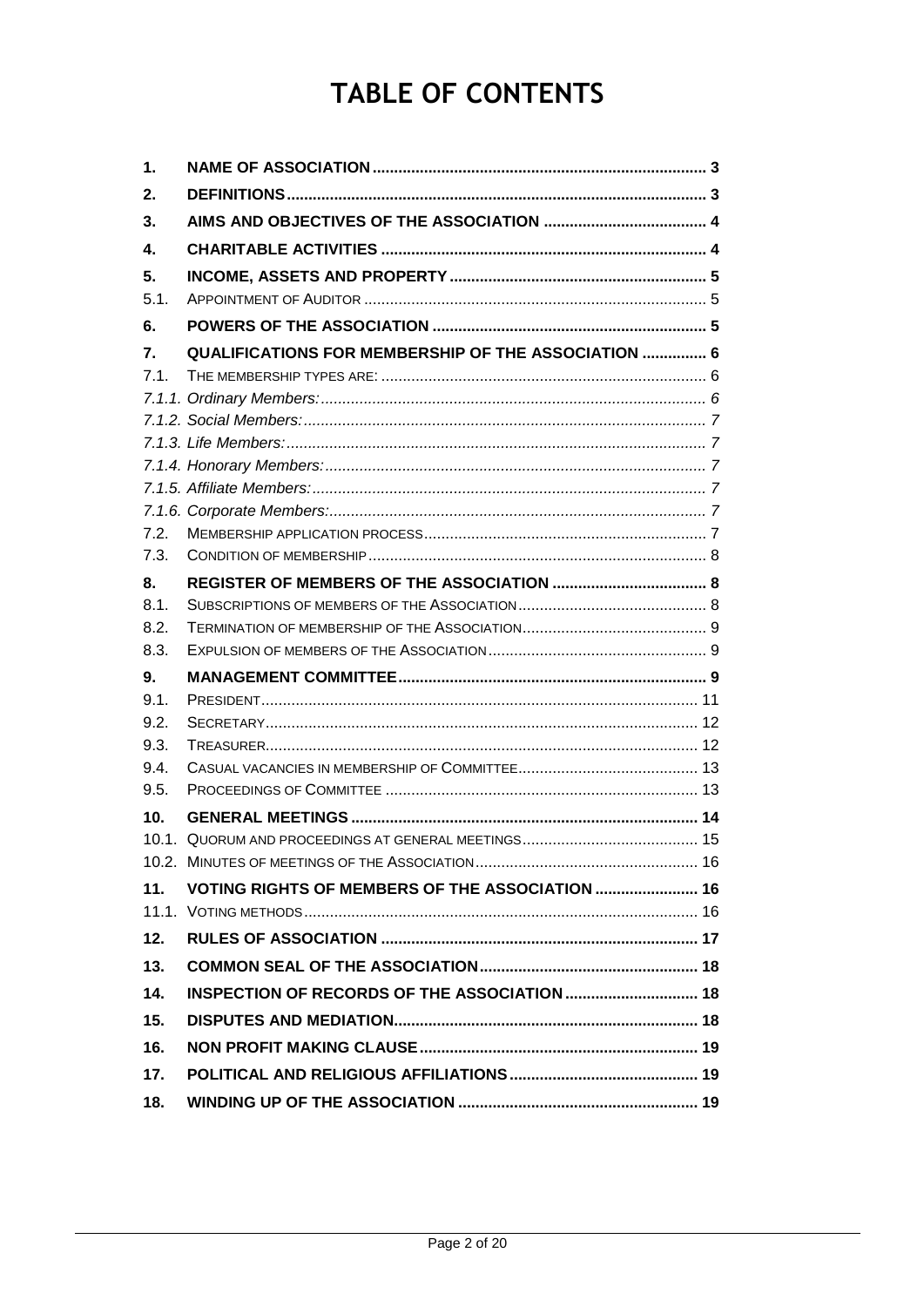## <span id="page-2-0"></span>**1. NAME OF ASSOCIATION**

The name of the Association is:

The Association was firstly registered in Western Australia as (i) "The Burma Friends Association of Western Australia Incorporated", then amended to that of (ii) "The Westralian - Burma Association Incorporated", and currently registered as (iii) "**The Burmese Association of Western Australia Incorporated**"; hereinafter *referred* to in this Constitution as the "Association."

## <span id="page-2-1"></span>**2. DEFINITIONS**

In these rules, unless the contrary intention appears -

the term "Constitution" will bear the same meaning as the term "Rules", accordingly, this document serves both purposes.

"annual general meeting" is the meeting convened under rule 10.

"Burmese"' means ALL persons of Burma (Myanmar). This also includes all ethnic groups and any other persons born in, or who has domiciled in Burma; his/her spouse, and their descendants.

"Committee meeting" means a meeting referred to in sub-rule 9.5.

"Committee member" means person referred to in sub-rule 9.1.

"department" means the government department with responsibility for administering the *Associations Incorporation Act (2015)*; of Western Australia.

"financial year" means a period not exceeding 15 months fixed by the Committee, being a period commencing on the date of incorporation of the Association and ending on 30 June; and thereafter each period commencing 1 July and ending on 30 June in the following year.

"general meeting" means a meeting to which all members are invited.

"independent" means a person who does not have any interest in the outcome of any event for which that person has been selected to manage or officiate.

"member" means a member of the Association whose subscription payments are up to date.

"ordinary resolution" means resolution other than a special resolution.

"special general meeting" (SGM) means a general meeting other than the annual general meeting;

"special resolution" has the meaning given by Division 4 of the Act, that is-

A resolution is a special resolution if it is passed by a majority of not less than three-fourths of the members of the association who are entitled under the rules of the association to vote and vote in person or, where proxies or postal votes are allowed by the rules of the association by proxy or postal vote, at a general meeting of which notice specifying the intention to propose the resolution as a special resolution was given in accordance with those rules.

At a meeting at which a resolution proposed as a special resolution is submitted, a declaration by the person presiding that the resolution has been passed as a special resolution shall be evidence of the fact unless, during the meeting at which the resolution is submitted, a poll is demanded in accordance with the rules of the association or, if the rules do not make provision as to the manner in which a poll may be demanded, by at least three members of the association present in person or, where proxies are allowed, by proxy.

A declaration by the person presiding as to the result of a poll taken under subsection (2) is evidence of the matter so declared.

"the Act" means the *Associations Incorporation Act 2015*; of Western Australia.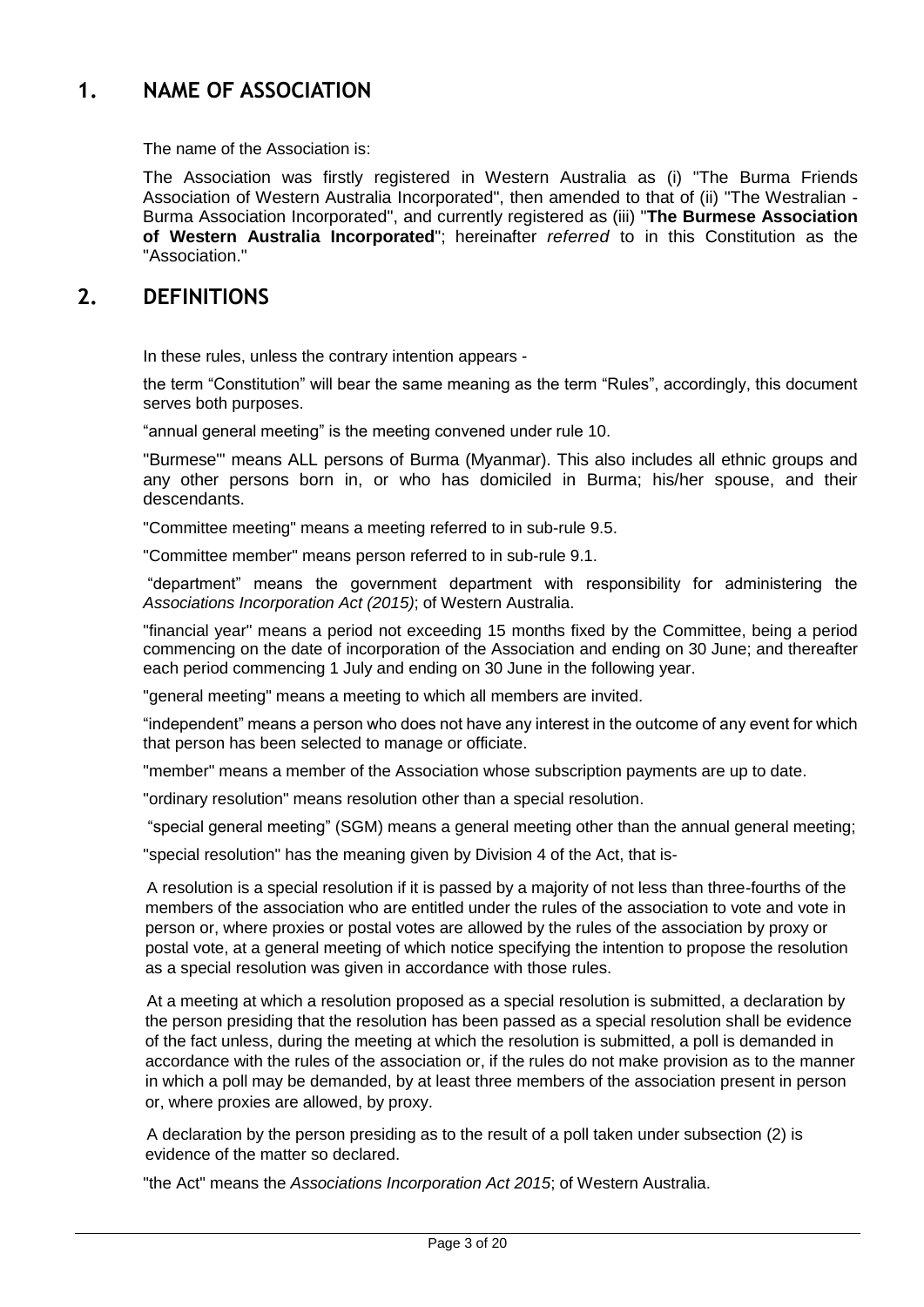"the Association" means the Association referred to in rule 1.

"the Chairperson" means-

in relation to the proceedings at a Committee meeting or general meeting, the person presiding at the Committee meeting or general meeting in accordance with sub-rule 9.1; or

(b) where the person referred to in paragraph (a) is unable to perform his or her functions, the Vice Chairperson.

"the Commissioner" means the Commissioner for Fair Trading exercising powers under the Act.

"Committee" means the Management Committee of the Association referred to in rule 9.

"the Secretary" means the Secretary referred to in of sub-rule 9.2.

"the Treasurer" means the Treasurer referred to in sub-rule 9.3.

"minute book" within the context of sub-rule 10.2 (1) means an instrument used to record the proceedings and outcomes of meetings and may be physical or electronic.

"voting methods" refer to sub-rule 11.1

## <span id="page-3-0"></span>**3. AIMS AND OBJECTIVES OF THE ASSOCIATION**

#### *(1) Mission Statement - To promote, facilitate and achieve better understanding, closer relationships and mutual appreciation, advancement and co-operation among the Burmese, and other Australian communities by Social, Cultural, Welfare, Charitable and Educational activities and programs.*

- (2) In achieving its objects the Association will value:
	- (a) Integrity through trust, keeping confidentiality and acting in a professional manner, treating others with respect, courtesy and fairness;
	- (b) Innovation by promoting and accepting meaningful change, striving for excellence and improving skills;
	- (c) Compassion by recognising and responding to the needs of our members and the community;
	- (d) Partnership with others communicating in an open and honest manner with the community and other stakeholders, sharing ideas and resources;
	- (e) Diversity by recognising, respecting and accepting individual differences, acknowledging and appreciating the contributions of others; and
	- (f) Accountability by taking personal and professional responsibility for our actions and maintaining a high level of performance at all times.

## <span id="page-3-1"></span>**4. CHARITABLE ACTIVITIES**

#### **Charitable activities are to be limited to the following:**

- 1. To conduct charitable activities, primarily for the Burmese and Australian communities in Australia and Overseas.
- 2. The charitable activity is not to be for the benefit of individuals.
- 3. The charitable activity to be for humanitarian needs and/or natural disasters.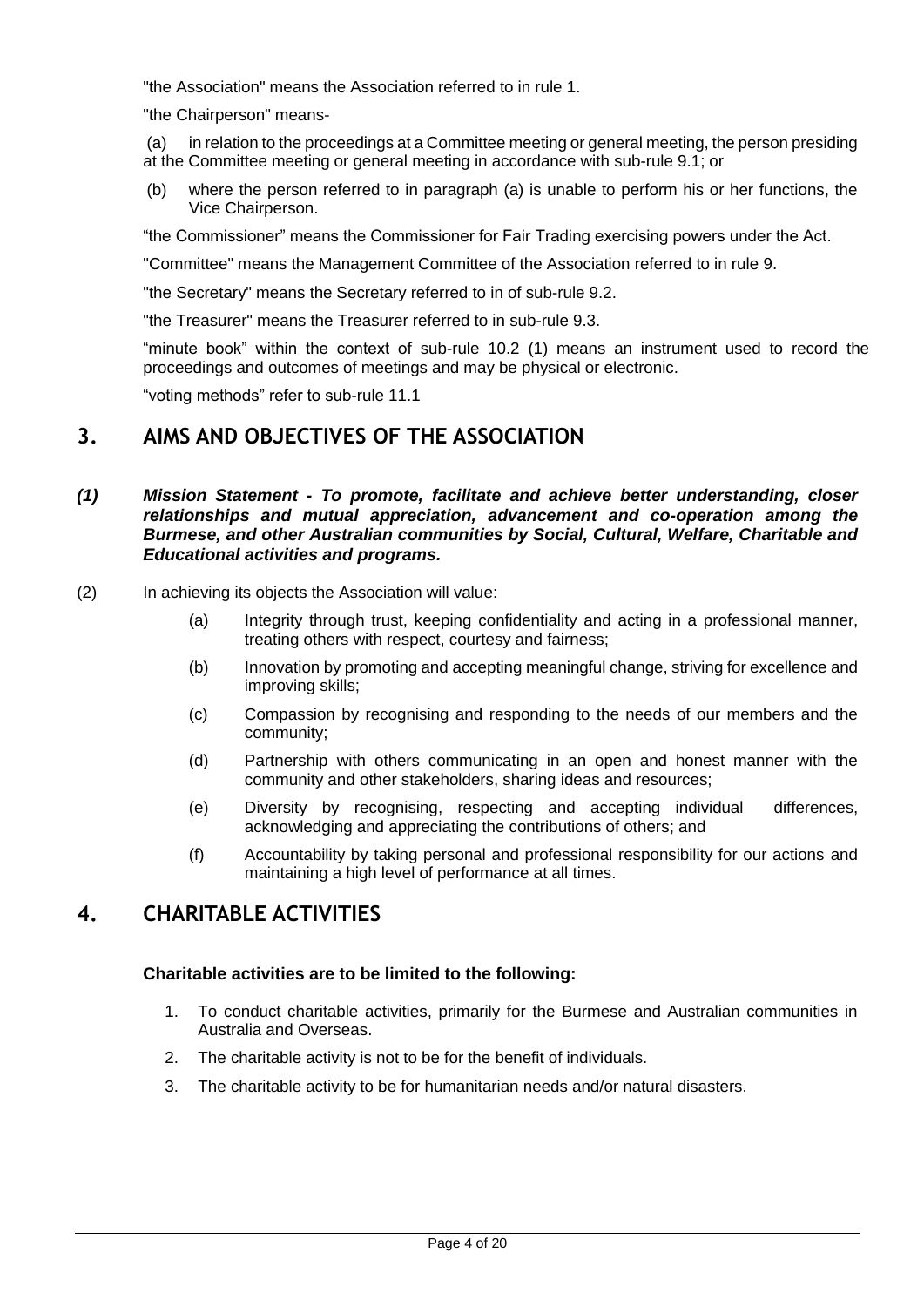## <span id="page-4-0"></span>**5. INCOME, ASSETS AND PROPERTY**

- (1) The property, Assets and income of the Association shall be applied solely towards the promotion of the objects of the Association as set forth in rule 3. No part of that property or income may be paid or otherwise distributed, directly or indirectly, to members.
- (2) There shall be an account titled "the Building Fund", the sole purpose of which will be to fund the planning, acquisition and on-going operations of permanent premises for use by the Association and its members and guests. All funds held in that account and any ongoing bank interest accrued together with contributions shall be preserved for that purpose until such time that it is used for that purpose or other purposes in good faith for the promotion of the aims and objectives of the Association, subject to sub-rule 5(3) below.
- (3) The building fund account money shall not be used for other purposes referred to in sub-rule 5(1) above unless a three-quarter majority of the members attending a special general meeting convened for this purpose agree to the other purpose/s.
- (4) The Association may create and maintain other funds and accounts separate from the building fund for the general running of the organisation, any specific objective, program or project in accordance with the objectives in rule 3.
- (5) The disbursement of funds referred to in sub-rule 5(4) shall be at the discretion of the Management Committee in support of the general operations of the Association.

#### <span id="page-4-1"></span>5.1. *Appointment of Auditor*

The accounts and financial records of the Association shall be audited by an Auditor prior to being presented to the Annual General Meeting. The retiring Management Committee will nominate a person(s) to be considered as Auditor(s) at the Annual General Meeting.

The nominated Auditor must be:

- 6.1.1 a member of a professional accounting body who has designation in respect of the membership that is prescribed by the regulations for the purposes of this paragraph; or
- 6.1.2 a registered company auditor under the Corporations Act; or
- 6.1.3 a person the Commissioner considers has the appropriate qualifications or experience and approves for the purpose of this section

The Auditor who conducts an audit must retain all working papers prepared by or for, or considered or used by, the reviewer or auditor in accordance with the requirements of the auditing standards for at least 7 years after the date of the report prepared in relation to the review or audit.

## <span id="page-4-2"></span>**6. POWERS OF THE ASSOCIATION**

-

The powers conferred on the Association are the same as those conferred by section 14 of the Act<sup>1</sup>, so that subject to the Act and any additions, exclusions or modifications inserted below, the Association may do all things necessary or convenient for carrying out its objects and purposes, and in particular, may -

- a) acquire, hold, deal with, and dispose of any real or personal property of the Association;
- b) open and operate accounts with financial institutions;

<sup>&</sup>lt;sup>1</sup> Associations Incorporation Act 2015; of Western Australia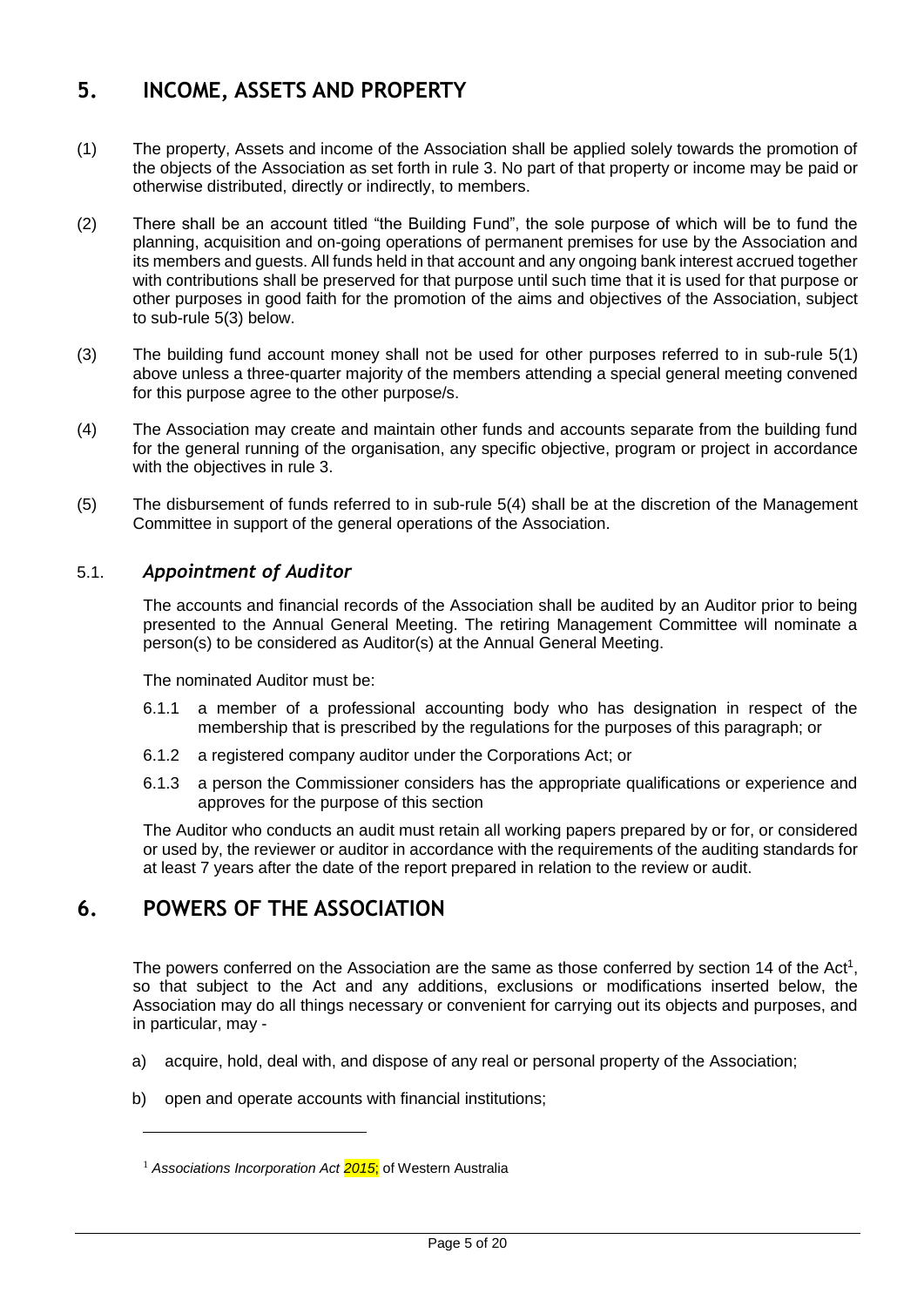- c) invest its money in any security in which trust monies may lawfully be invested; or in any other manner authorised by the rules of the Association;
- d) borrow money upon such terms and conditions as the Association thinks fit;
- e) give such security for the discharge of liabilities incurred by the Association as the Association thinks fit;
- f) appoint agents to transact any business of the Association on its behalf;
- g) enter into any other contract it considers necessary or desirable;
- h) may act as trustee and accept and hold real and personal property upon trust, but does not have power to do any act or thing as a trustee that, if done otherwise than as a trustee, would contravene this Act or the rules of the Association;
- i) where adequately funded appoint and employ officers and servants and to dismiss or suspend an officer or servant, to fix salaries and other payment of officers and servants;
- j) enforce the observance by members of the Association of this constitution;
- k) create and adopt policies, practices, procedures, strategic and operational plans to carry out the aims and objectives of the Association in rule 3; and
- l) without limiting the generality of the foregoing, do all such lawful things as may be incidental to or conducive to the aims and objectives of the Association.

## <span id="page-5-0"></span>**7. QUALIFICATIONS FOR MEMBERSHIP OF THE ASSOCIATION**

Membership of the Association is open to all individuals and organisations that support the aims, objectives and values of the Association.

#### <span id="page-5-1"></span>7.1. *The membership types are:*

- a) Ordinary Members
- b) Social Members
- c) Life Members
- d) Honorary Members
- e) Affiliate Members
- f) Corporate Members

#### <span id="page-5-2"></span>*7.1.1. Ordinary Members:*

- (a) Any person born in, or who has domiciled in Burma; his/her spouse, and their descendants who are residents of Australia.
- (b) Supports the aims and objects of the Association.
- (c) Who makes application and pays the membership fees.
- (d) Whom the Management Committee decides may be admitted to membership

*In summary, Ordinary Members pay membership fees, can vote, and are eligible to serve on the Management Committee.*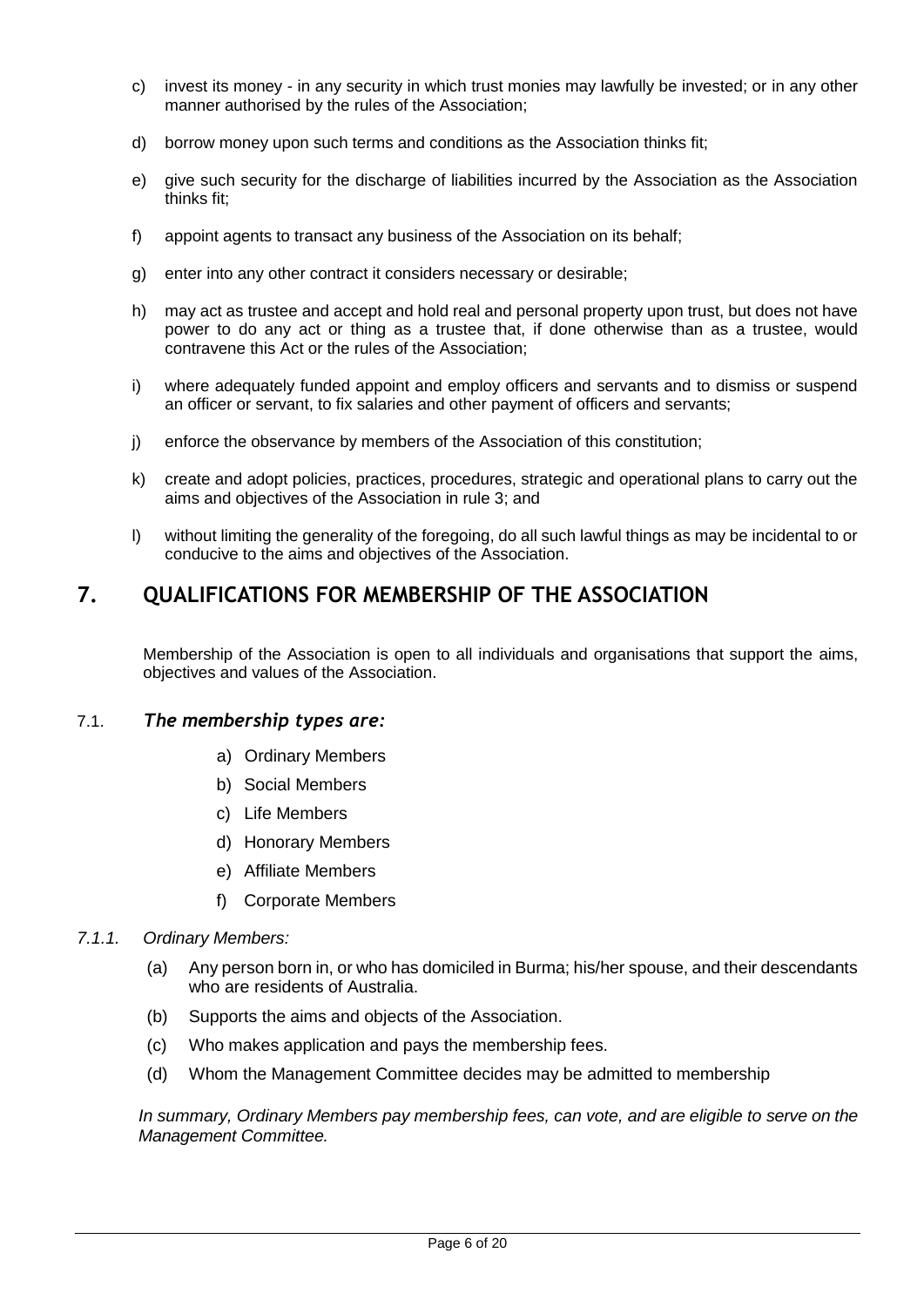#### <span id="page-6-0"></span>*7.1.2. Social Members:*

- (a) Any adult person who is genuinely interested in or who wishes to be actively associated with the activities of the Association.
- (b) Supports the aims and objects of the Association.
- (c) Who makes application and pays the membership fees.
- (d) Whom the Management Committee decides may be admitted to membership.

*In summary, Social Members pay membership fees, can vote, but are not eligible to be on the Management Committee.*

#### <span id="page-6-1"></span>*7.1.3. Life Members:*

A person who has shown distinctive merits, and been an active member in support of the Burmese Community for a period of not less than 10 years of service.

The Management Committee will be allowed the discretion to nominate individuals for Life Membership to the Annual General Meeting.

*In summary, Life Members, pay no membership fees, can vote, and are eligible to serve on the Management Committee.*

<span id="page-6-2"></span>*7.1.4. Honorary Members:*

Notable/distinguished, political or philanthropic persons who are supportive of the Association can be nominated and approved by the Management Committee of the Association for Honorary Membership, for a specified period of time.

*In summary, Honorary Members shall enjoy all the privileges of the Association without the obligation to pay membership fees, but are not able to vote, nor serve on the Management Committee.*

- <span id="page-6-3"></span>*7.1.5. Affiliate Members:*
	- a. Any cultural, ethnic or welfare association whose rules and application has been approved of by the Management Committee.
	- b. Entitled to be represented at all General. Meetings by one person nominated by the Affiliate Association and whose name has been notified to the Secretary.

*In summary, the Representative of the Affiliate Association; has membership fees paid by the Affiliate Association, can vote, but is not eligible to serve on the Management Committee*

Nothing here shall prevent a representative, from being an Ordinary Member and being elected to the Management Committee

- <span id="page-6-4"></span>*7.1.6. Corporate Members:*
	- a. Any Corporate Body that is supportive of the Association, and is willing to become a member and whose application has been approved of by the Management Committee.
	- b. Entitled to be represented at all General Meetings by one person whose name has been notified to the Secretary.

*In summary, the Representative of the corporation; has membership fees paid by the company, can vote, but is not eligible to serve on the Management Committee*

#### <span id="page-6-5"></span>7.2. *Membership application process*

A person who wishes to become a member must-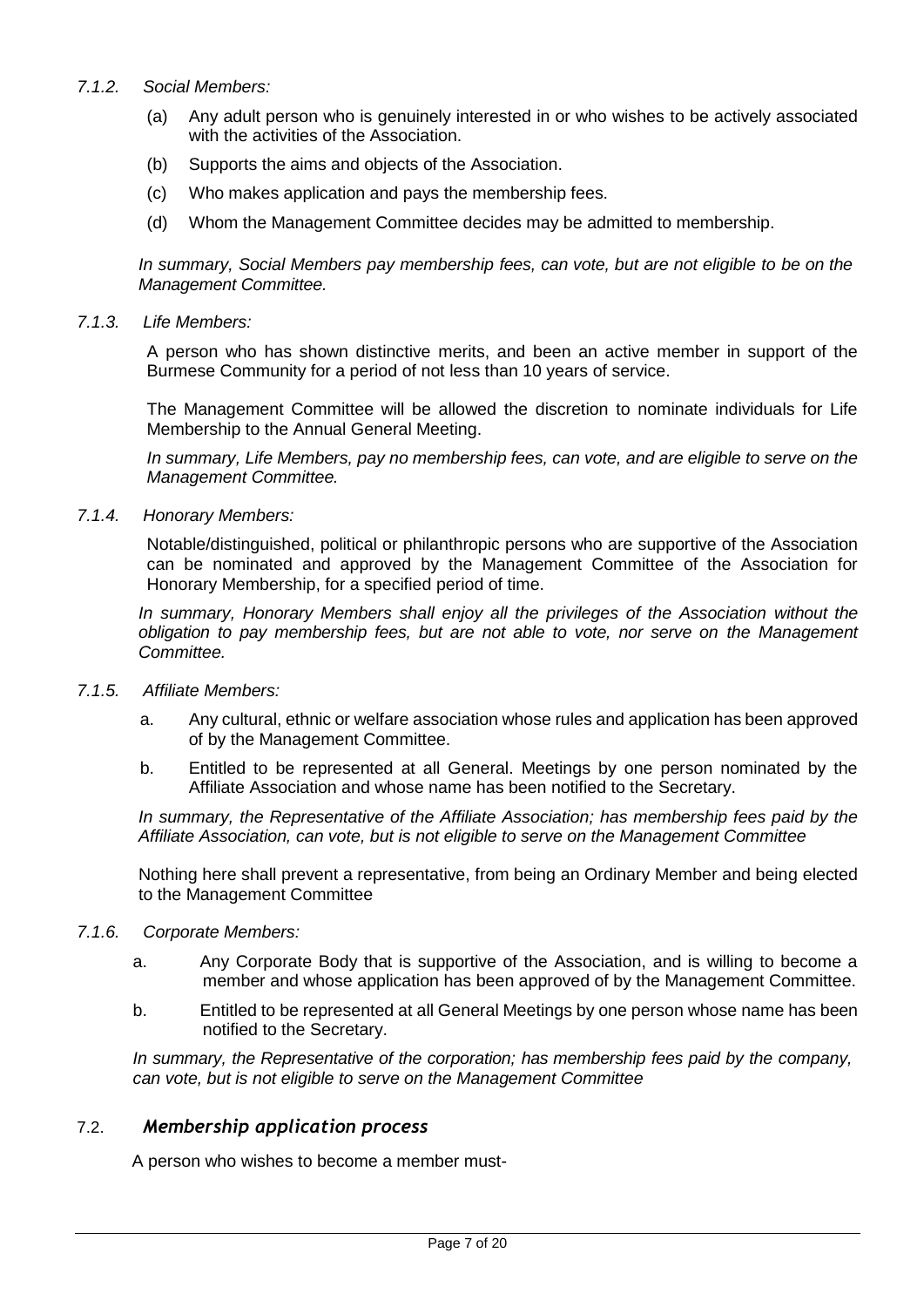- (a) Apply for membership to the Committee in writing- (i) signed by that person and by both members referred to in paragraph (b); and (ii) in such form as the Committee from time to time directs; and
- (b) Be proposed by one member and seconded by another member.
- (c) The Committee members must consider each application at a Committee meeting and accept or reject that application.
- (d) An applicant whose application for membership of the Association is rejected under subrule (c) must, if he or she wishes to appeal against that decision, give notice to the Secretary of his or her intention to do so within a period of 14 days from the date he or she is advised of the rejection.
- (e) When notice is given under sub-rule (d), the Association in a general meeting no later than the next annual general meeting, must either confirm or set aside the decision of the Committee to reject the application, after having afforded the applicant who gave that notice a reasonable opportunity to be heard by, or to make representations in writing to, the Association in the general meeting.

#### <span id="page-7-0"></span>7.3. *Condition of membership*

Prospective members must be aware of and consent to the requirements of Division 5 of the Act and rule 7 in relation to the membership register which states in part "the Association, shall make the register available for the inspection of the member and the member may make a copy of or take an extract from the register but shall have no right to remove the register for that purpose".

## <span id="page-7-1"></span>**8. REGISTER OF MEMBERS OF THE ASSOCIATION**

- (1) The Secretary, on behalf of the Association, must comply with the Act by causing to be kept and maintained in an up to date condition a register of the members of the Association and their postal or residential addresses and. Any changes to the register must be recorded within 28 days of becoming aware of the change.
- (2) Upon the request of a member of the Association, shall make the register available for the inspection of the member and the member may make a copy of or take an extract from the register but shall have no right to remove the register for that purpose.
- (3) A member who wishes to make a copy or take an extract from the register of members must first provide a statutory declaration setting out the purpose for which the copy or extract is required and declaring the purpose relates to the affairs of the association
- (4) A hard copy of the register is to be provided, not an electronic version.
- (5) The use of this register must be limited to the intended purpose declared in 8 (3)

#### <span id="page-7-2"></span>8.1. *Subscriptions of members of the Association*

- (1) Annual membership fees shall be reviewed from time to time by the Management Committee and presented for ratification by the members at the annual general meeting. .
- (2) Each member must pay to the Treasurer, annually on or before 1 July, the amount of the subscription determined under sub-rule 8(1).
- (3) A member whose subscription is not paid within 6 months after the relevant date under subrule 8(2) ceases to be a member, unless the Committee decides otherwise.
- (4) Where a new member applies to join the Association and is accepted partway through the year, the fee payable shall be at the full rate for periods in excess of six months and at half rate if the period remaining is equal to or less than six months.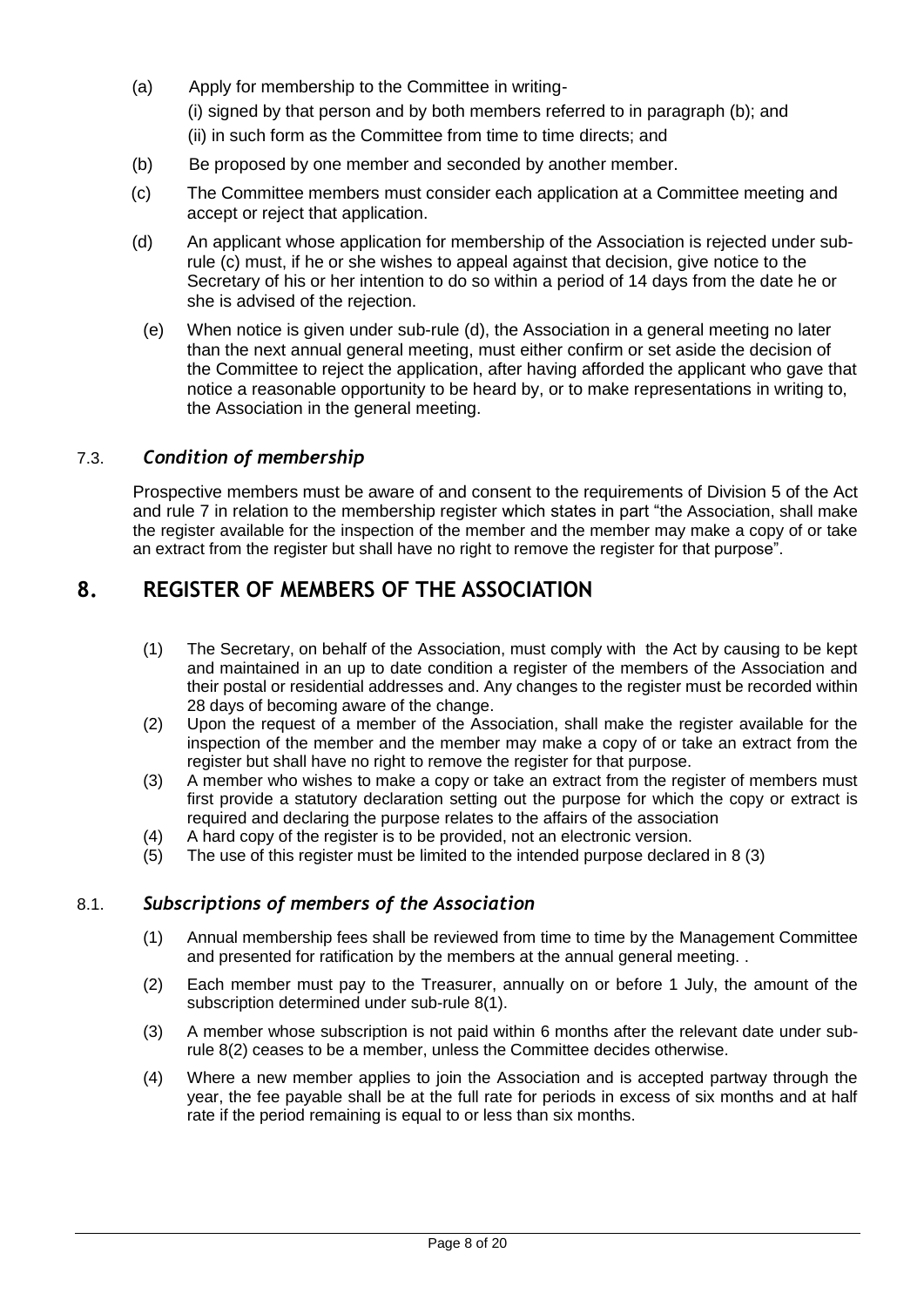## <span id="page-8-0"></span>8.2. *Termination of membership of the Association*

Membership of the Association may be terminated upon-

- (a) subject to sub-rule 8.1 receipt by the Secretary or another Committee member of a notice in writing from a member of their resignation from the Association. Such member remains liable to pay to the Association the amount of any subscription due and payable by that member to the Association but unpaid at the date of termination; or
- (b) non-payment by a member of their subscription within 6 months of the date fixed by the Committee for subscriptions to be paid, unless the Committee decides otherwise; or
- (c) expulsion of a member in accordance with sub-rule 8.3; and
- (d) there will be no refund of any unexpired portion of subscriptions where a membership is terminated.

#### <span id="page-8-1"></span>8.3. *Expulsion of members of the Association*

- (1) Where the Management Committee considers that a member should be expelled because their conduct is detrimental to the interests of the Association, the Management Committee must communicate this consideration in writing to the member, not less than 30 days prior to the Management Committee meeting to decide this action. The member is to be provided the opportunity to be heard, or provide written input to this Management Committee meeting.
- (2) At the meeting referred to in sub-rule 8.3 (1), If the Management Committee decision is to expel the member, this is to be communicated in writing to the member. The member may elect to appeal the decision in writing to the Secretary, within 14 days of the notice. If there is no appeal prior to this deadline, then the decision to expel the member becomes effective.

(a) The Management Committee may reserve the right to reverse that decision at their discretion.

(3) If the member decides to appeal under sub-rule 8.3 (2), the expulsion decision may be confirmed, or set aside by a majority vote of the members present at the next Annual General Meeting of the Association. At this General Meeting the member shall be given the opportunity to state their case.

## <span id="page-8-2"></span>**9. MANAGEMENT COMMITTEE**

- (1) The affairs of the Association shall be managed by a Management Committee consisting of:-
	- (a) President ;
	- (b) Vice President
	- (c) Secretary
	- (d) Treasurer;
	- (e) not more than seven other persons; and
	- (f) the total number of committee members shall not exceed 11
- (2) Committee members must be elected to membership of the Committee at an annual general meeting or appointed under sub - rule (8).
- (2a) The positions of President, Vice President, Secretary and Treasurer will be known as "Office Bearers", who will be elected from and by the new Committee members.
- (2b) The Management Committee shall have full powers to act on behalf of the Association.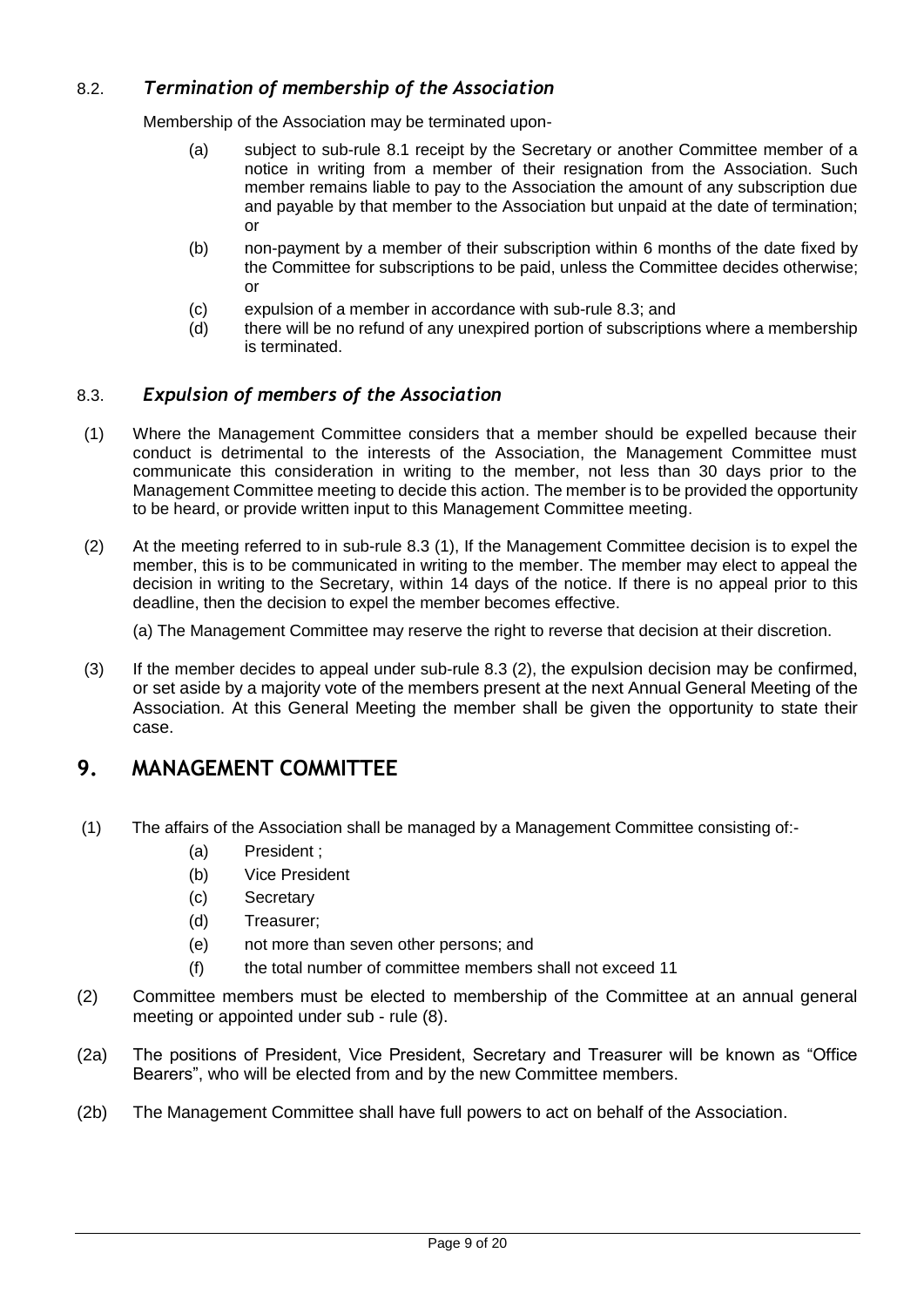- (2c) The Management Committee shall have full powers to frame, rescind and amend any additional Policies & Procedures that may exist in support of the Constitution, including the Strategic Plan providing that it does not contravene the Act or the Constitution
- (3) Subject to sub-rule 9(8), a committee member's term will be from his or her election at an annual general meeting until the election referred to in sub-rule 9(2) at the next annual general meeting after his or her election, but he or she is eligible for re-election to membership of the Committee.
- (4) Except for nominees under sub-rule 9(7), an Association member is not eligible for election to membership of the Committee unless another member has nominated him or her for election by delivering notice in writing of that nomination, signed by-
	- (a) the nominator;
	- (b) seconded by another member; and
	- (c) the nominee to signify his or her willingness to stand for election, to the Secretary not less than 7 days before the day on which the annual general meeting concerned is to be held.

(d) the said nominations in this sub-rule are to be on the prescribed form in accordance with subrule 10 (6) (d)

(5) A person who is eligible for election or re-election under this sub-rule -

(a) shall be nominated and seconded by two other members;

(b) may vote for himself or herself at the AGM where required; and

(c) is not required to be present at the AGM providing that sub-rules (4) & (5) (a) have been satisfied

- $(6)$  If the number of persons nominated in accordance with sub-rule  $9(4)$  for election to membership of the Committee does not exceed the number of vacancies in that membership to be filled under sub-rule 9.1 (f) and the minimum of 6 nominees for a Committee quorum is achieved:
	- (a) the Secretary must report accordingly to; and
	- (b) the Returning Officer (7a) must declare those persons to be duly elected as members of the Committee at the annual general meeting concerned.
- (6a) If the number of persons nominated in accordance with sub-rule 9(4) for election to membership of the Committee exceeds the number of vacancies in that membership to be filled under subrule 9.1 (f)
	- (a) the Secretary must report accordingly to; and
	- (b) the Returning Officer sub-rule 9(7a) must undertake a ballot election in accordance with subrule 11.1 (d), at the AGM
- (7) If vacancies remain on the Committee after the declaration under sub-rule 9(6), additional nominations and seconding of Committee members may be accepted from the floor of the annual general meeting. If such nominations from the floor do not exceed the number of vacancies the Returning Officer must declare those persons to be duly elected as members of Committee. Where the number of nominations from the floor exceeds the remaining number of vacancies on the Committee, elections for those remaining positions only must be conducted.
- (7a) In accordance with sub-rule 9(7), an independent "Returning Officer" shall be, selected by the out-going Management Committee, from amongst those present at the annual general meeting or alternatively pre-arranged before the meeting. The Returning Officer need not be a member of the Association and is responsible for the management, counting of the votes and declaration of the results in accordance with sub-rule 9(7).
- (7b) The election required in accordance with sub-rule 9(7) shall be held and the results published prior to the conclusion of the annual general meeting.
- (8) If a vacancy remains on the Committee after the application of sub-rule 9(7), or when a casual vacancy within the meaning of rule 9.4 occurs in the membership of the Committee-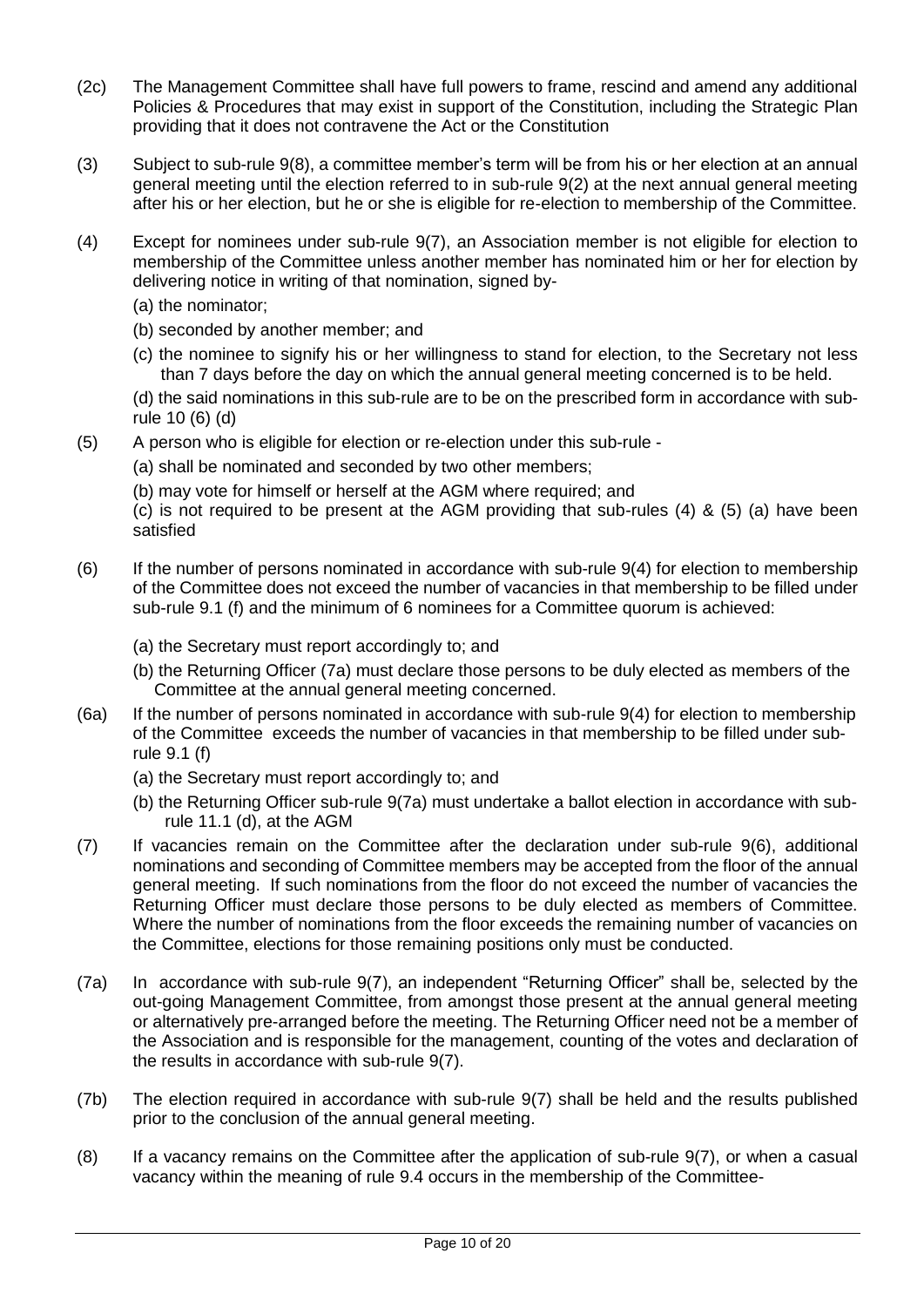- (a) the Committee may appoint a member to fill that vacancy; and
- (b) a member appointed under this sub-rule will
	- (i) hold office until the election referred to in sub-rule 9(2); and
	- (ii) be eligible for re-election to membership of the Committee, at the following annual general meeting.
- (9) The Committee may delegate, in writing, to subcommittees (consisting of such member or members of the association as the Committee thinks fit) the exercise of such functions of the Committee as are specified in the delegation other than-
	- (a) the power of delegation; and
	- (b) a function which is a duty imposed on the Committee by the Act or any other law.
- (10) Any delegation under sub-rule 9(9) may be subject to such conditions and limitations as to the exercise of that function or as to time and circumstances as are specified in the written delegation and the Committee may continue to exercise any function delegated.
- (11) The Committee may in writing, revoke wholly or in part any delegation under sub-rule 9(9).
- (12) A member of the management committee, trustee or a member of an incorporated association is not by reason only of being such a member of the management committee, trustee or member liable in respect of the liabilities of the association. This does not apply in respect of liabilities incurred by or on behalf of the association prior to incorporation.
- (13) Persons who are not to be members of the Management Committee
	- (a) A bankrupt person whose affairs are under insolvency laws;
	- (b) <sup>2</sup>A person who has been convicted, within or outside of the State of;

(i) an indictable offence in relation to the promotion, formation or management of a body corporate; or

(ii) an offence involving fraud or dishonesty punishable by imprisonment for a period not less than 3 months; or

- (iii) an offence under Division 3 or section 127 of the Act
- (14) A member of the Management Committee must exercise his or her powers and discharge his or her duties with the degree of care and diligence, with a proper purpose that a reasonable person would expect.
- (15) The Management Committee must ensure that the Association does not become insolvent as a result of incurring a debt, or, there are reasonable grounds to believe that the Association was insolvent immediately prior to incurring the debt, or, there are reasonable grounds to believe that if the Association incurs the debt, the Association will become insolvent.
- (16) A payment to a member out of the Association is to be authorised by the Management Committee if it is a payment in good faith to the member as reasonable remuneration for any services provided to the Association, or for goods supplied to the Association, in the ordinary course of business – Regulations 2016 Part 2 3 (a). This Authorisation is to be provided in advance where possible.

#### <span id="page-10-0"></span>9.1. *President*

1

(1) Subject to this rule, the President shall chair all general and Committee meetings.

<sup>&</sup>lt;sup>2</sup> For a period of 5 years from the time of the person's conviction or if the conviction results in a term of imprisonment, from the time of the person's release from custody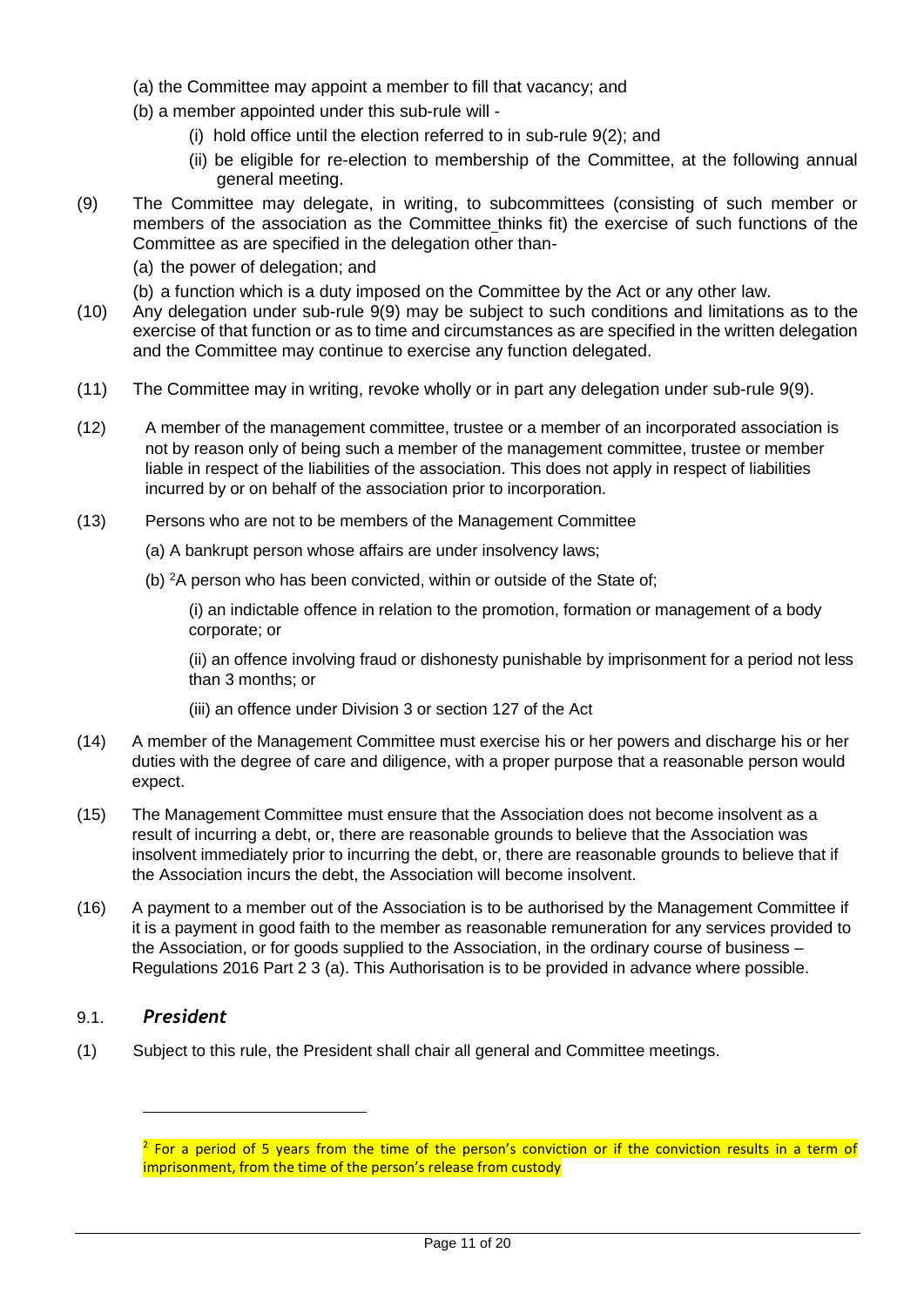- (2) In the absence of the President from a general meeting, the Vice President or in their absence a Committee member elected by the other members present at the general meeting shall chair the general meeting.
- (3) The Chairperson shall, consistent with rule 9 authorise the content and order of business for each Committee, Annual General and Special General Meeting held by the Association through publication of an Agenda.
- (4) Maintain the prestige and promote the good of the Association.
- (5) Delegate or represent the Association externally, in social and business affairs.
- (6) Preserve order so that business may be conducted effectively at meetings, and in the ongoing operations of the Association.
- (7) Sanction expenditure on behalf of the Association, not exceeding amounts as may be determined from time-to-time by the Management Committee.
- (8) Where it does not contravene any other rule in the Constitution, the chairperson shall not have a deliberative vote, but only a casting vote in a tied decision.

The Vice President shall assist the President in the satisfaction of these requirements and undertake the duties in his or her absence.

#### <span id="page-11-0"></span>9.2. *Secretary*

- (1) The Secretary shall-
	- (a) co-ordinate the correspondence of the Association;
	- (b) keep full and correct minutes of the proceedings of the Committee and of the Association;
	- (c) comply on behalf of the Association with-
		- (i) the appropriate section of the Act with respect to the register of members of the Association, as referred to in rule 8;
		- (ii) the appropriate section of the Act by keeping and maintaining in an up to date condition the rules of the Association and, upon the request of a member of the Association, must make available those rules for the inspection of the member and the member may make a copy of or take an extract from the rules but will have no right to remove the rules for that purpose; and
		- (iii) the appropriate section of the Act by maintaining a record of  $-$ 
			- (a) the names and residential or postal addresses of the persons who hold the offices of the Association provided for by these rules, including all offices held by the persons who constitute the Committee and persons who are authorised to use the common seal of the Association under rule 22;
			- (b) the names and residential or postal addresses of any persons who are appointed or act as trustees on behalf of the Association; and
			- (d) perform such other duties as are imposed by these rules on the Secretary.

#### <span id="page-11-1"></span>9.3. *Treasurer*

- (1) The Treasurer shall
	- (a) be responsible for the receipt of all moneys paid to or received by, him or her on behalf of, the Association and must issue receipts for those moneys in the name of the Association;
	- (b) pay all moneys referred to in paragraph (a) into such account or accounts of the Association as the Committee may from time to time direct;
	- (c) make payments from the funds of the Association with the authority of a general meeting or of the Committee and in so doing ensure that all cheques are signed by himself or herself and at least one other authorised Committee member, or by any two others as are authorised by the Committee;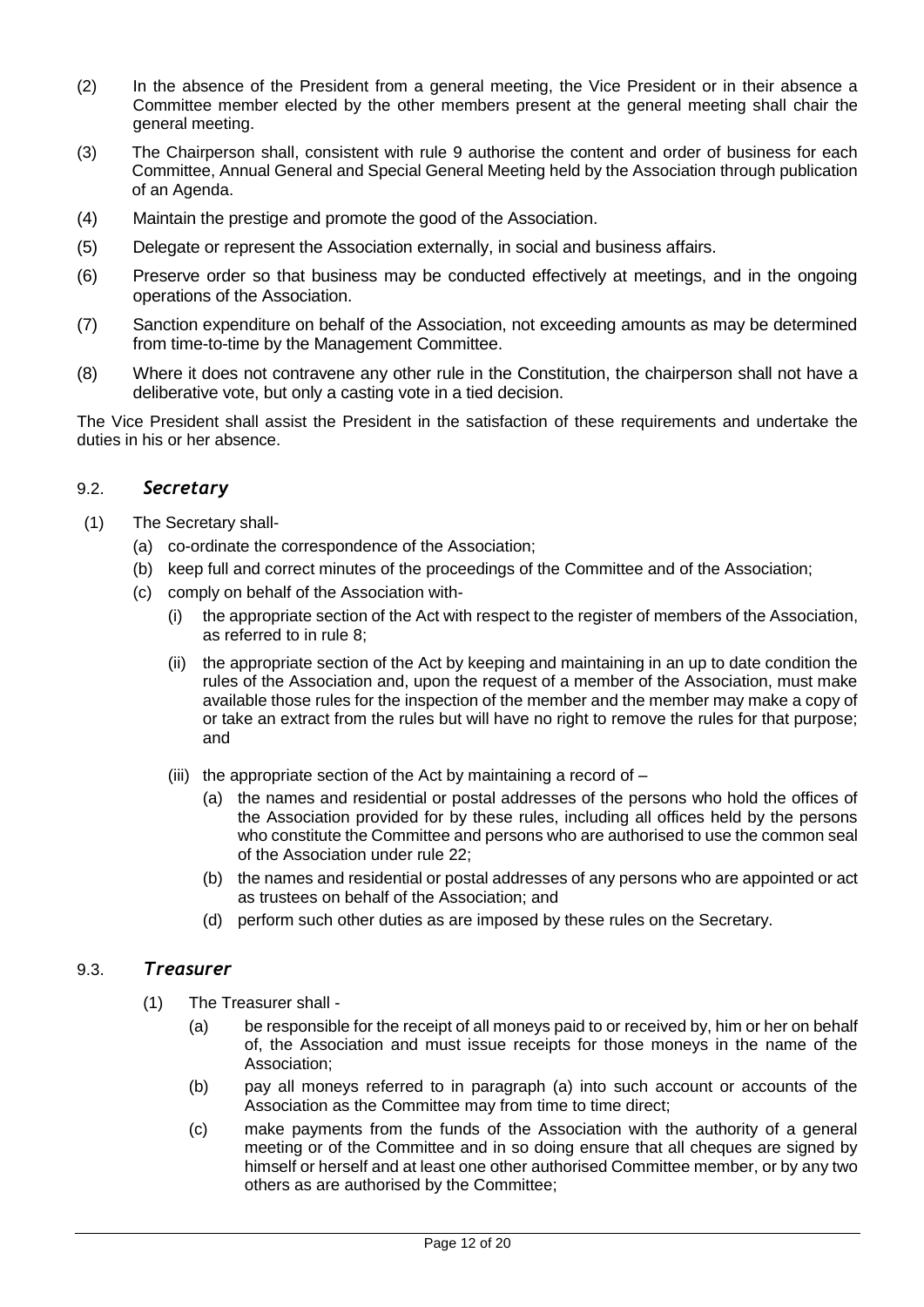- (d) comply on behalf of the Association with appropriate sections of the Act with respect to the accounting records of the Association by-
	- (i) keeping such accounting records as correctly record and explain the financial transactions and financial position of the Association;
	- (ii) keeping its accounting records in such manner as will enable true and fair accounts of the Association to be prepared from time to time;
	- (iii) keeping its accounting records in such manner as will enable true and fair accounts of the Association to be conveniently and properly audited; and
	- (iv) submitting to members at each annual general meeting of the Association accounts of the Association showing the financial position of the Association at the end of the immediately preceding financial year.
- (e) whenever directed to do so by the President, submit to the Committee a report, balance sheet or financial statement in accordance with that direction;
- (f) unless the members resolve otherwise at a general meeting, have custody of all securities, books and documents of a financial nature and accounting records of the Association, including those referred to in paragraphs (d); and
- (g) perform such other duties as are imposed by these rules on the Treasurer.

#### <span id="page-12-0"></span>9.4. *Casual vacancies in membership of Committee*

- (1) A casual vacancy occurs in the Management Committee where a Committee member-
	- (a) dies;
	- (b) resigns by providing one month's notice in writing delivered to the President or, if the Committee member is the President, to the Vice-President and that resignation is accepted by resolution of the Committee;
	- (c) is convicted of an offence under the Act;
	- (d) is permanently incapacitated by mental or physical ill-health;
	- (e) is absent from more than-
		- (i) three consecutive monthly Committee meetings; or
		- (ii) three committee meetings in the same financial year without tendering an apology to the person presiding at each of those Committee meetings;
	- (f) is suspended or expelled from the Association in accordance with sub-rule 8.3 of which meetings the member received notice, and the Committee has resolved to declare the office vacant;
	- (g) ceases to be a member;
	- (h) is the subject of a resolution passed by a general meeting of members terminating his or her appointment as a Committee member; or
	- (i) is the subject of a unanimous vote by all the remaining members of the of the Management Committee to terminate his or her appointment as a Committee member.

#### <span id="page-12-1"></span>9.5. *Proceedings of Committee*

- (1) The Committee must meet together for the dispatch of business on a monthly basis. The President, or at least six members of the Committee, may at any time convene a meeting of the Committee.
- (2) Each attending Committee member has a deliberative vote except the person presiding at the Committee meeting, usually the chairperson, who shall only vote in the event of a tie.
- (3) A question arising at a Committee meeting must be decided by a majority of votes of those present.
- (4) At a Committee meeting a quorum will be present when six members including two office bearers of the Committee are present.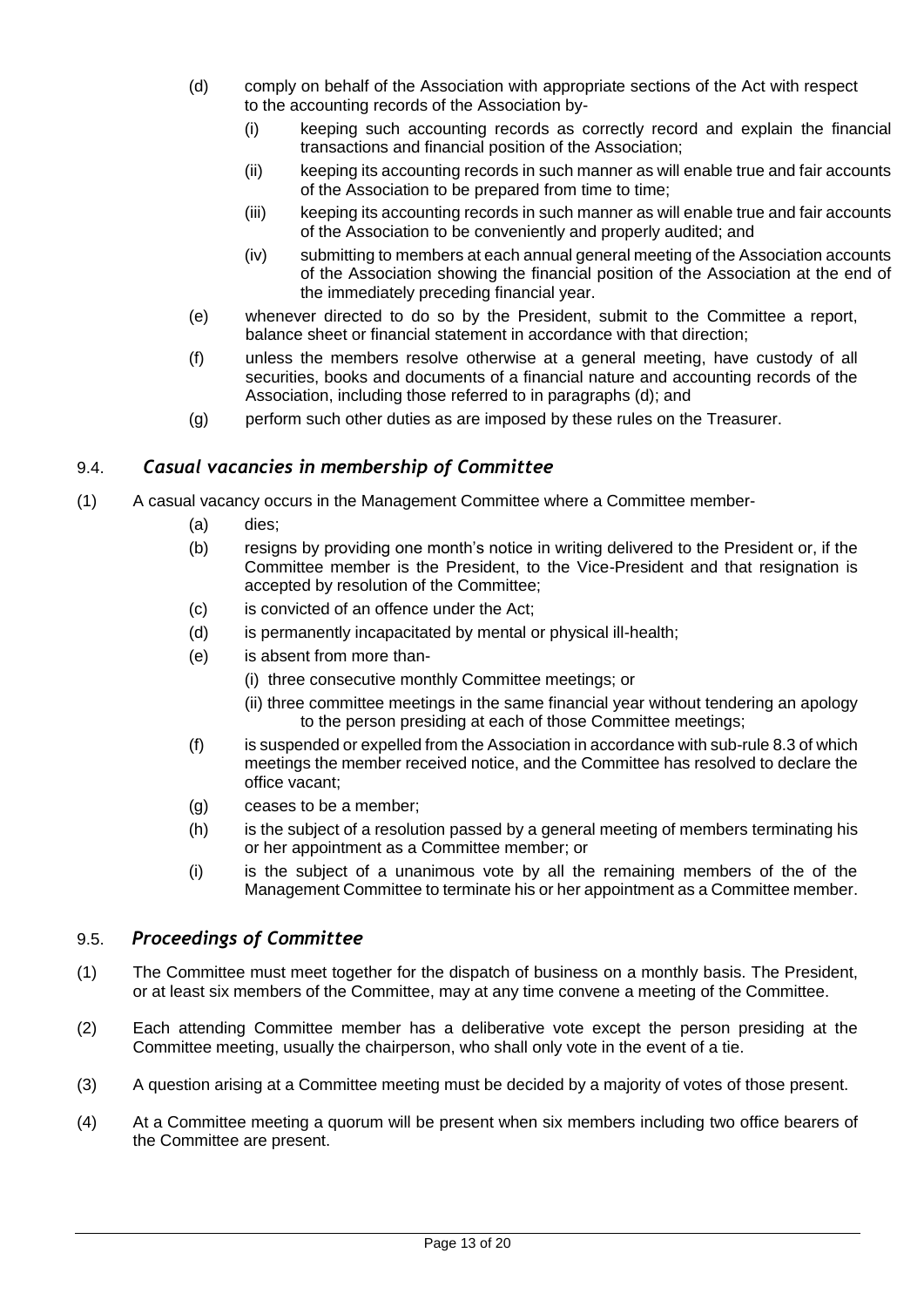- (5) Subject to these rules, the procedure and order of business to be followed at a Committee meeting will be that contained in the Agenda authorised by the President as determined by the Committee members present at the Committee meeting.
- (6) As required under Division 2 of the Act, a Committee member having any direct or indirect pecuniary interest in a contract, or proposed contract, made by, or in the contemplation of, the Committee (except if that pecuniary interest exists only by the member of the Committee is a member of a class of persons for whose benefit the Association is established), shall-
	- (a) as soon as he or she becomes aware of that interest, disclose the nature and extent of his or her interest to the Committee; and
	- (b) not take part in any deliberations or decision of the Committee with respect to that contract.
	- (c) The Secretary shall record in the minutes, every disclosure made under sub-rule 9.5 (6) by a member of the Committee.

## <span id="page-13-0"></span>**10. GENERAL MEETINGS**

- (1) The Committee-
	- (a) may at any time convene a **Special General Meeting**;
	- (b) must convene **Annual General Meetings** within the time limits provided for the holding of such meetings by section 50 of the Act, that is, in every calendar year within 4 months after the end of the Association's financial year or such longer period as may in a particular case be allowed by the Commissioner, and
	- (c) shall, within 30 days ofreceiving a request in writing to do so from not less than twenty five members , convene a special general meeting for the purpose specified in that request unless the said members agree to an extension of time for the meeting; and
	- (d) shall, after receiving a notice under sub-rule 8.3, convene a general meeting, no later than the next annual general meeting, at which the appeal referred to in the notice will be dealt with. Failing that, the applicant is entitled to address the Association at that next annual general meeting in relation to the Committee's rejection of their application and the Association at that meeting must confirm or set aside the decision of the Committee.
- (2) The members making a request referred to in sub-rule 10 (1)(c) must-
	- (a) state in that request the purpose for which the special general meeting concerned is required; and
	- (b) sign that request next to their full name and membership number.
- (3) If a special general meeting is not convened within the relevant period of 30 days referred to or unless otherwise agreed to an extension of time -
	- (a) in sub-rule  $10(1)(c)$ , the members who made the request concerned may themselves convene a special general meeting as if they were the Committee; or
	- (b) in sub-rule 10(1)(c), the member who gave the notice concerned may convene a special general meeting as if they were the Committee.
	- (c) Not withstanding, sub-rule 10(3) above, the Association may extend the period of 30 days to convene the special general meeting if the members making the request by a simple majority agreeing to the extension, but it shall not be more than a further 30 days extension.
- (4) When a special general meeting is convened under sub-rule 10(3)(a) or 10(3)(b) the Association shall pay the reasonable expenses of convening and holding the special general meeting.
- (5) Subject to sub-rule 10(7), the Secretary shall give to all members not less than 14 days notice of a special general meeting and that notice must specify-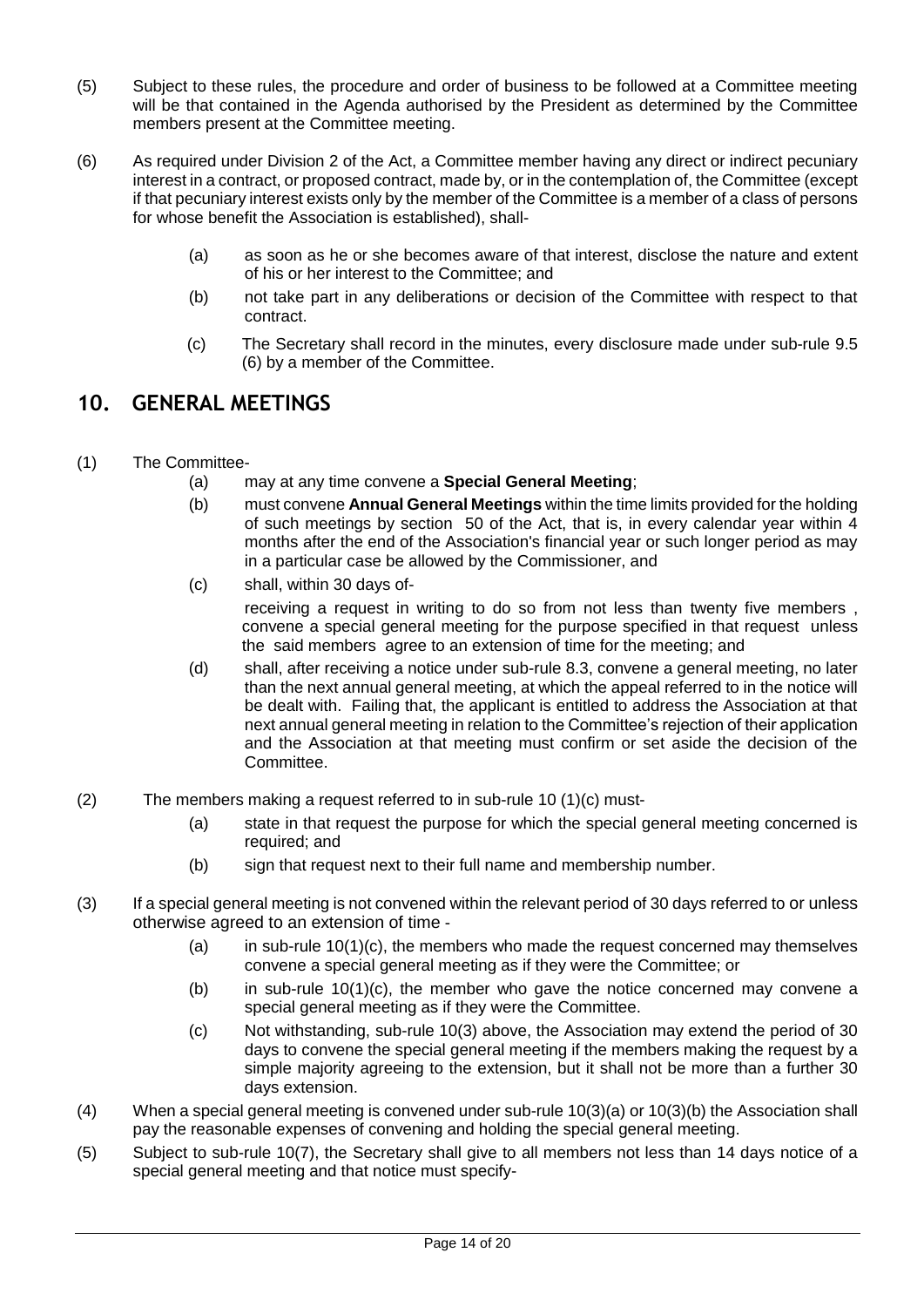- (a) when and where the general meeting concerned is to be held; and
- (b) of the business to be transacted at the general meeting concerned and of the order in which that business is to be transacted.
- (6) Subject to sub-rule 10 (7) the Secretary shall give to all members not less than 21 days notice of an annual general meeting and that notice shall specify-
	- (a) when and where the annual general meeting is to be held;
	- (b) confirmation of minutes from the previous general or special meeting/s;
	- (c) the and order in which business is to be transacted, as follows-
		- (i) first, the consideration of the accounts and reports of the Committee;
		- (ii) second, any other business requiring consideration by the Association at the general meeting;
		- (iii) third, the election of Committee members to replace outgoing Committee members; and
	- (d) provide a copy of the prescribed Management Committee nomination form.
- (7) A special resolution may be moved either at a special general meeting or at an annual general meeting. However, the Secretary must give to all members not less than 21 days notice of the meeting at which a special resolution is to be proposed. In addition to those matters specified in sub-rule 17(5) or 17(6), as relevant, the notice must also include the resolution to be proposed and the intention to propose the resolution as a special resolution.
- (8) The Secretary must give a notice under sub-rule 10(5), 10(6) or 10(7) by-
	- (a) serving it on a member personally; or
	- (b) sending it by post to a member at the address of the member appearing in the register of members kept and maintained under rule 8.
- (9) When a notice is sent by post under sub-rule 10(8)(b), sending of the notice will be deemed to be properly effected if the notice is sufficiently addressed and posted to the member concerned by ordinary prepaid mail.

#### <span id="page-14-0"></span>10.1. *Quorum and proceedings at general meetings*

- (1) At a general meeting 25 members, present in person, constitute a quorum.
- (2) Where 30 minutes has elapsed after the time specified for the holding of a general meeting in a notice given under sub-rule  $10(5)(a)$  or  $10(6)(a)$  -
- (a) as a result of a request or notice referred to in sub-rule  $10(1)(c)$  or as a result of action taken under sub-rule 10(3) a quorum is not present, the general meeting lapses; or
- (b) otherwise than because of a request, notice or action referred to in paragraph (a), the general meeting stands adjourned to the same time on the same day in the following week and to the same venue.
- (3) If within 30 minutes of the time appointed by sub-rule 10(11) for the resumption of an adjourned general meeting, a quorum is not present, the members who are present in person may nevertheless proceed with the business of that general meeting as if a quorum were present.
- (4) Sub-rule 10.1(4) deleted
- (5) There must not be transacted at an adjourned general meeting any business other than business left unfinished or on the agenda at the time when the general meeting was adjourned.
- (6) When a general meeting is adjourned for a period of 30 days or more, the Secretary must give notice under sub-rule 10(6) of the adjourned general meeting as if that general meeting is a fresh general meeting.
- (7) At a general meeting-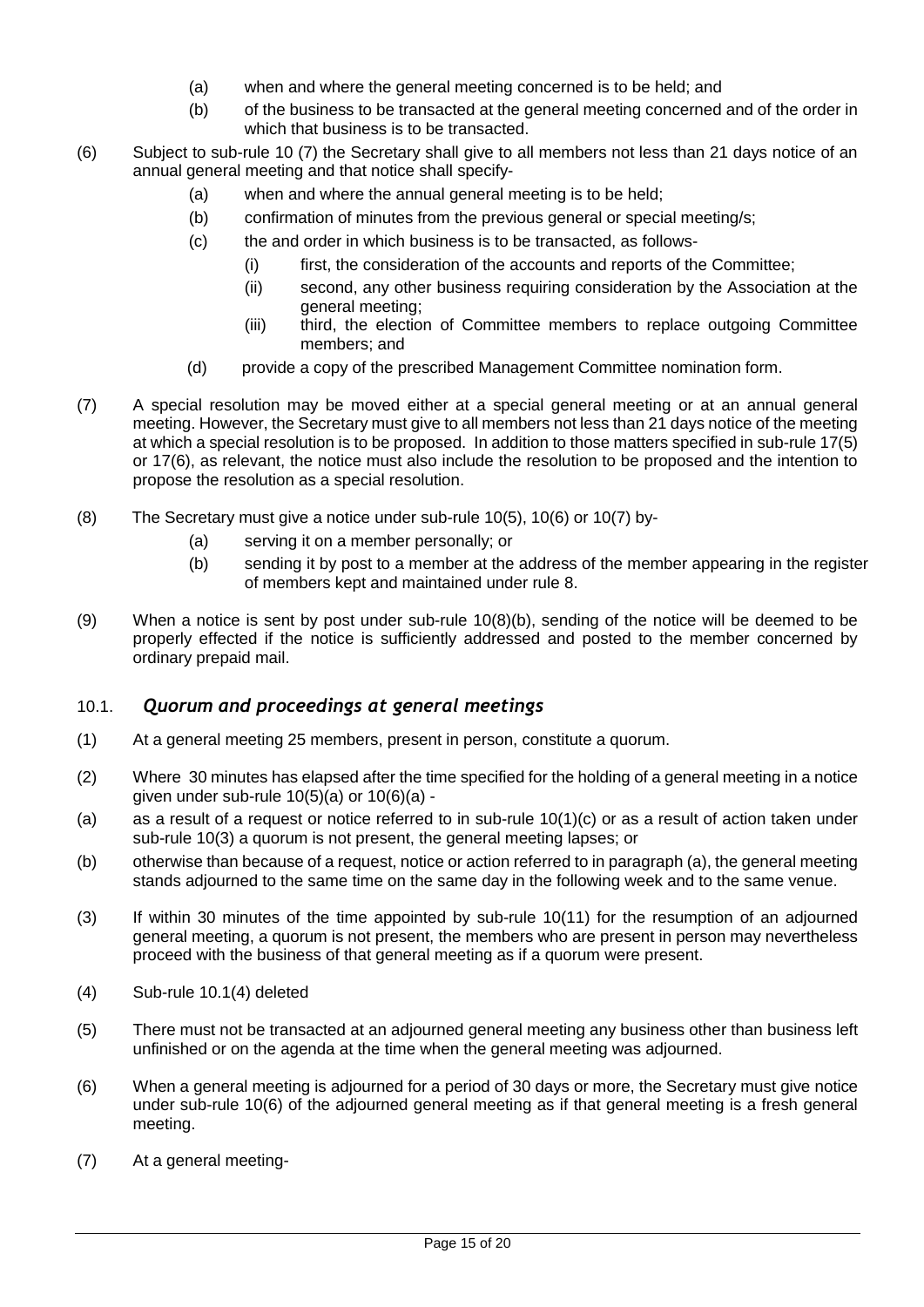- (a) an ordinary resolution put to the vote will be decided by a majority of votes cast in accordance with sub-rule 11.1 (a), subject to sub-rule 10.1(10); and
- (b) a special resolution put to the vote will be decided in accordance with Division 4 of the Act as defined in rule 2, and, if a poll is demanded, in accordance with sub-rules 10.1(9).
- (8) A declaration by the Chairperson of a general meeting that a resolution has been passed as an ordinary resolution at the meeting will be evidence of that fact unless, during the general meeting at which the resolution is submitted, a vote is demanded in accordance with sub-rule 10.1(9)
- (9) At a general meeting, a vote may be demanded by the Chairperson or by three or more members present in person and, if so demanded, must be taken in such manner as the Chairperson directs.
- (10) If a vote is demanded and taken under sub-rule 10.1(9) in respect of an ordinary resolution, a declaration by the Chairperson of the result of the poll is evidence of the matter so declared.
- <span id="page-15-0"></span>(11) A vote demanded under sub-rule 10.1(9) must be taken immediately on that demand being made.

#### 10.2. *Minutes of meetings of the Association*

- (1) The Secretary must cause proper minutes of all proceedings of all general meetings and Committee meetings to be taken and then to be entered within 30 days after the holding of each general meeting or Committee meeting, as the case requires, in a minute book kept for that purpose.
- (2) The Chairperson must ensure that the minutes taken of a general meeting or Committee meeting under sub-rule 9.2(1) are checked and signed as correct by the Chairperson of the general meeting or Committee meeting to which those minutes relate or by the Chairperson of the next succeeding general meeting or Committee meeting, as the case requires.
- (3) When minutes have been entered and signed as correct under this sub-rule, they are, until the contrary is proved, evidence that-
	- (a) the general meeting or Committee meeting to which they relate (in this sub-rule called "the meeting") was duly convened and held;
	- (b) all proceedings recorded as having taken place at the meeting did in fact take place at the meeting; and
	- (c) all appointments or elections purporting to have been made at the meeting have been validly made.

## <span id="page-15-1"></span>**11. VOTING RIGHTS OF MEMBERS OF THE ASSOCIATION**

Subject to these rules, each financial member is entitled to a deliberative vote by being present in person at a general meeting. In some circumstances, the committee may exercise the option of using a prescribed form to enable members to vote through the post providing that it does not contravene other voting processes specified in the Constitution. Proxy votes are not permitted.

#### <span id="page-15-2"></span>11.1. *Voting methods*

When a meeting wants to decide on a matter, it does so by voting. Each member is entitled to one vote to indicate whether they are in favour of, or against, a motion. There are various voting methods that can be used as described below: *Unless otherwise stated in these rules, the discretion on which method to use shall rest with the Chairperson*:

- (a) Show of hands: members vote by raising their hand. The chairperson calls for those in favour of the motion to raise their hand and a count is taken. The process is repeated for those voting against. The method is suitable for small meetings, as counting can become difficult with large groups;
- (b) Voice vote: this is a simple method by which members indicate their vote by saying 'yes' or 'no' (historically, 'aye' or 'nay'.) The decision is based on the volume of sound. A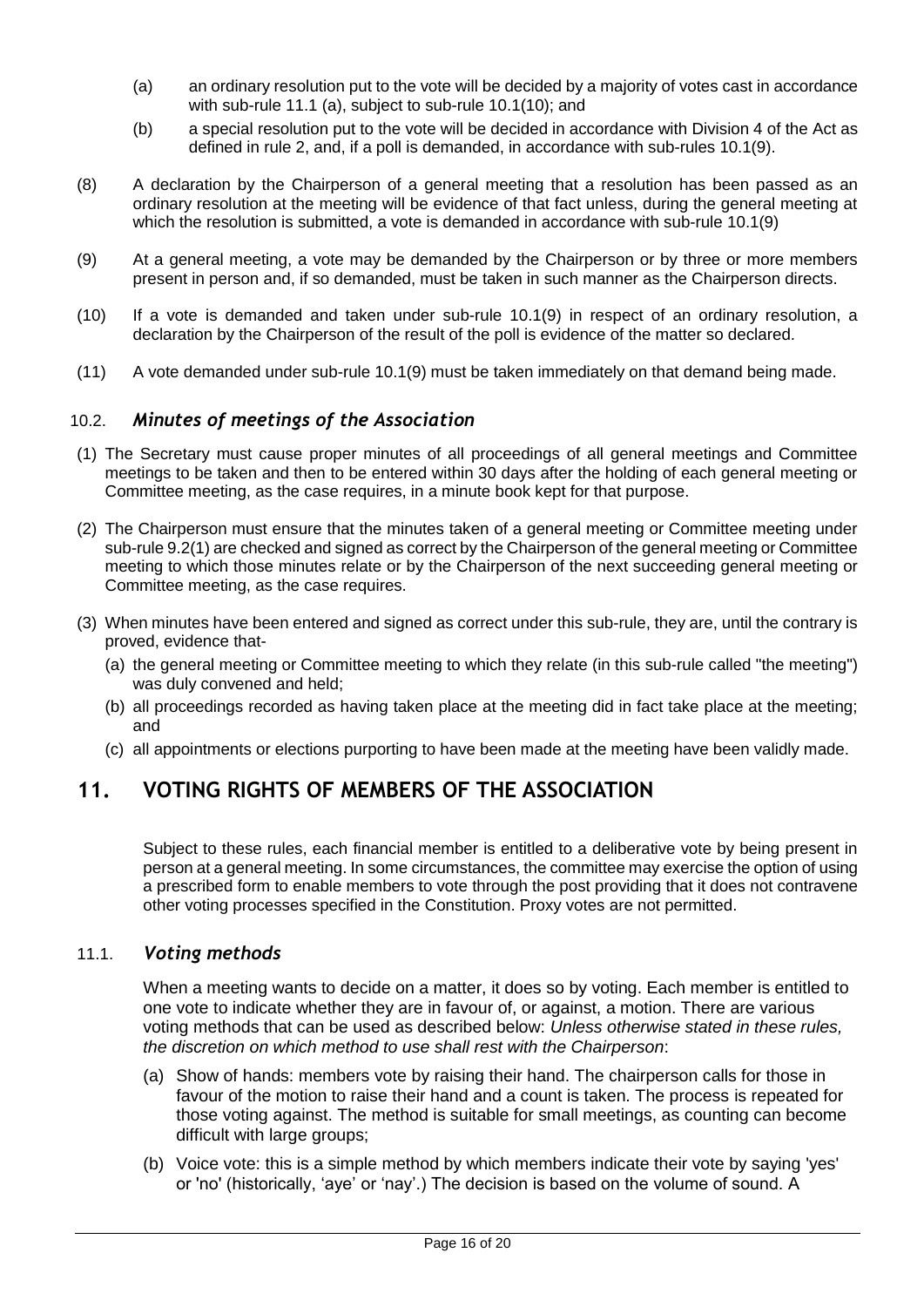disadvantage of this method is that there is no clear count of those in favour and those against;

- (c) Rising method: members exercise their vote by standing up. The chairperson calls for those in favour of the motion to stand and a count is taken. The process is repeated for those voting against. For large groups, this method can make counting easier than a show of hands;
- (d) Ballot: members indicate their vote in writing. This is generally used for very important matters (e.g. it is commonly used for the election of committee members), and when secrecy or confidentiality is required. The ballot is of course, familiar to us as the means of electing our parliamentarians to office; the process of distributing parliamentary ballot papers is indicative of the care required to ensure that only eligible members get to cast a vote;
- (e) Once the vote has been taken, the chairperson or returning officer (an independent person) collects and counts the papers. The meeting may be adjourned while the counting is taking place;
- (f) Poll: similar to a ballot in that the vote is written, but is technically the only form of voting that allows all proxy votes to be counted. Under common law, a poll is usually "demanded". Many rules of association don't deal with polls, but the Act provides that in the case of a special resolution, a poll may be demanded by at least 3 members, present either in person or by proxy;
- (g) Proxy and/or postal votes: the rules of association may make provision for proxy and/or postal votes. A proxy vote is where someone else votes on behalf of another member who is unable to attend the meeting; or
- (h) Chairperson's casting vote: subject to sub-rule 9.1 (8) if the votes are equal or tied the chairperson shall have a casting vote to decide on the motion.

The above comments apply primarily to general meetings of members. Management committee decisions will often be made by consensus, but where voting is required, it will usually be by voices or show of hands.

## <span id="page-16-0"></span>**12. RULES OF ASSOCIATION**

- (1) The Association may alter or rescind these rules, or make rules additional to these rules, in accordance with the procedure set out in Part 4 of the Act, which is as follows-
	- (a) Subject to sub-rules 12(1)(d) and 12(1)(e), the Association may alter its rules by special resolution but not otherwise;
	- (b) Within one month of the passing of a special resolution altering its rules, or such further time as the Commissioner may in a particular case allow (on written application by the Association), the Association must lodge with the Commissioner notice of the special resolution setting out particulars of the alteration together with a certificate given by a member of the Committee certifying that the resolution was duly passed as a special resolution and that the rules of the Association as so altered conform to the requirements of this Act;
	- (c) An alteration of the rules of the Association does not take effect until sub-rule 12(1)(b) is complied with;
	- (d) An alteration of the rules of the Association having effect to change the name of the association does not take effect until sub-rules  $12(1)(a)$  to  $12(1)(c)$  are complied with and the approval of the Commissioner is given to the change of name; and
	- (e) An alteration of the rules of the Association having effect to alter the objects or purposes of the association does not take effect until sub-rules  $12(1)(a)$  to  $12(1)(c)$  are complied with and the approval of the Commissioner is given to the alteration of the objects or purposes.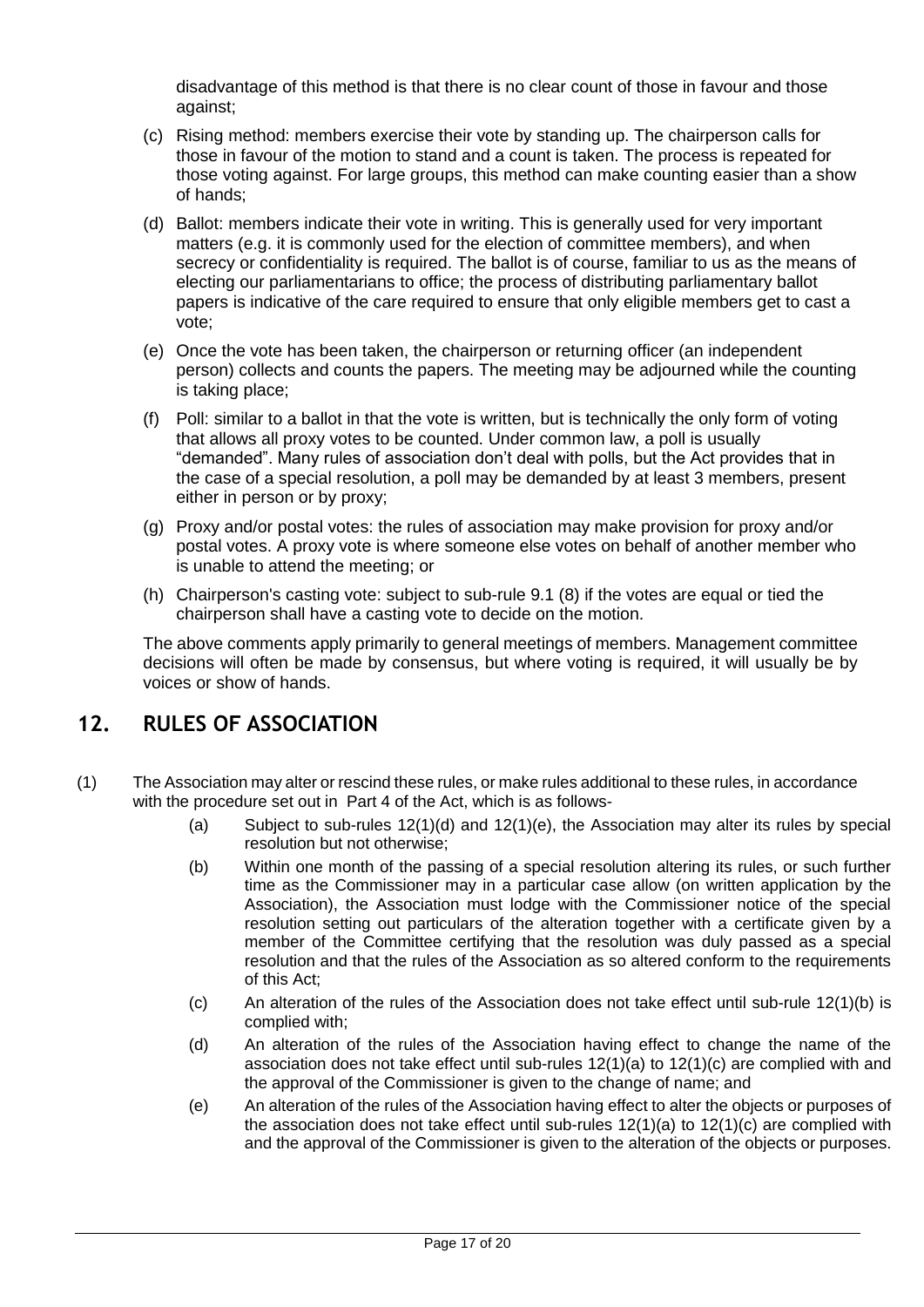(2) These rules bind every member and the Association to the same extent as if every member and the Association had signed and sealed these rules and agreed to be bound by all their provisions.

## <span id="page-17-0"></span>**13. COMMON SEAL OF THE ASSOCIATION**

- (1) The Association must have a common seal on which its corporate name appears in legible characters as affixed at the end of this document
- (2) The common seal of the Association must not be used without the express authority of the Committee and every use of that common seal must be recorded in the minute book referred to in sub-rule 10.2.
- (3) Any two of the President, the Secretary or the Treasurer must witness the affixing of the common seal of the Association.
- (4) The common seal of the Association must be kept in the custody of the Secretary or of such other person as the Committee from time to time decides.

## <span id="page-17-1"></span>**14. INSPECTION OF RECORDS OF THE ASSOCIATION**

- (1) A member may at any reasonable time and with reasonable notice inspect without charge the books, documents, records and securities of the Association.
- (2) In accordance with Section 27 of the *Associations Incorporation Act 2015,* a member may copy or take an extract of these records but will not have the right to remove the records for that purpose or for the purpose of sub-rule 14(1).
- (3) A member shall use such information responsibly and not distribute the information to any third party or person who is not a member of the Association without the consent of the Association, in breach of any privacy laws that may apply or unless it is to a relevant government agency.

## <span id="page-17-2"></span>**15. DISPUTES AND MEDIATION**

- (1) The grievance procedure set out in this rule applies to disputes under these rules between-
	- (a) a member and another member; or
	- (b) a member and the Association; or
	- (c) if the Association provides services to non-members, those non-members who receive services from the Association, and the Association.
	- (d) If the Association employs staff then between staff and the Association except in the case where a dispute mechanism forms part of the Industrial award under which staff are employed.
- (2) The parties to the dispute must meet and discuss the matter in dispute, and, if possible, resolve the dispute within 14 days after the dispute comes to the attention of all of the parties.
- (3) If the parties are unable to resolve the dispute at the meeting, or if a party fails to attend that meeting, then the parties must, within 10 days, hold a meeting in the presence of a mediator.
	- (4) The mediator must be-
		- (a) a person chosen by agreement between the parties; or
		- (b) in the absence of agreement-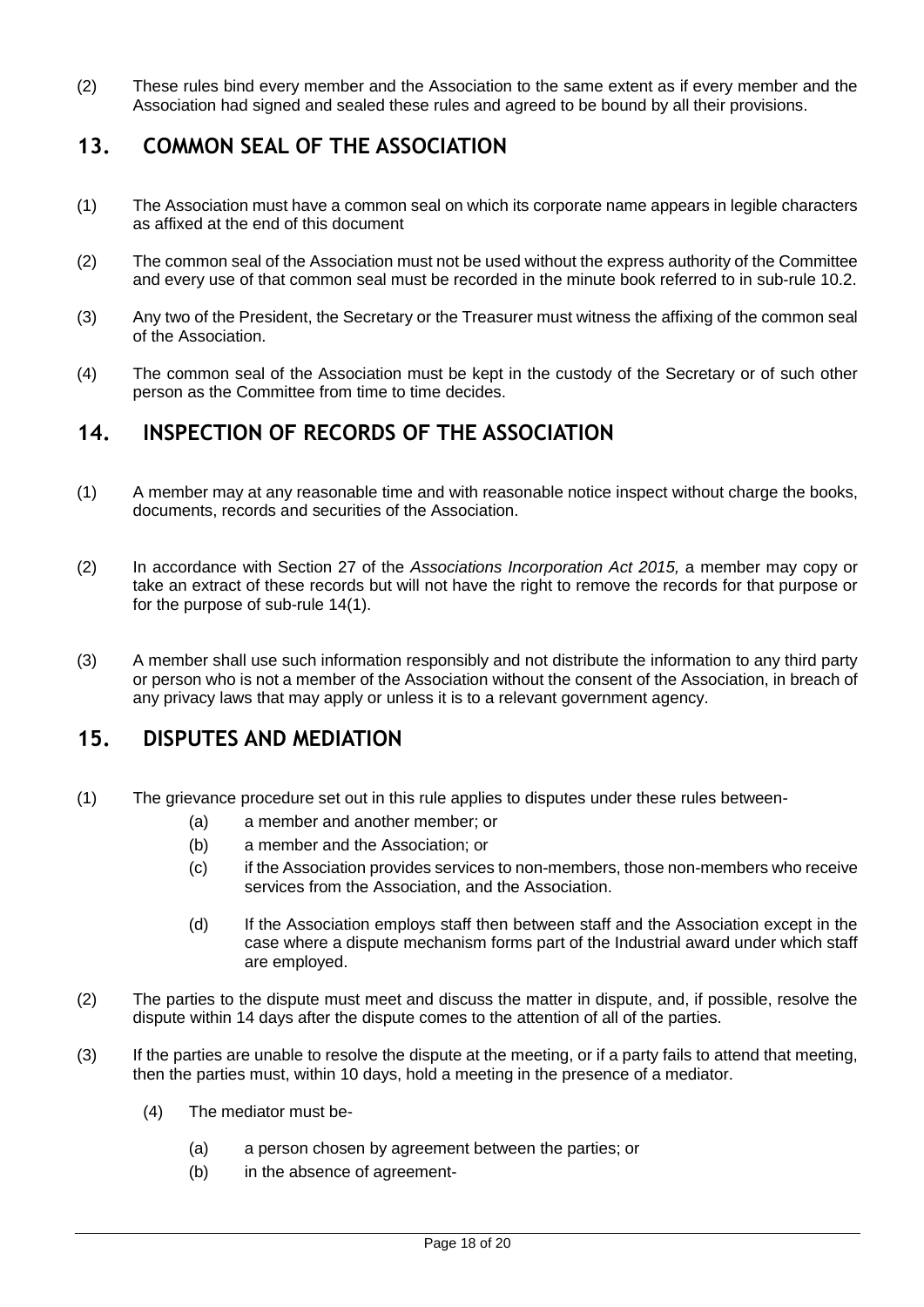- (i) in the case of a dispute between a member and another member, a person appointed by the Committee of the Association;
- (ii) in the case of a dispute between a member or relevant non-member (as defined by sub-rule 15(1)(c) and the Association, a person who is a mediator appointed to, or employed with, a not for profit organisation; and
- (iii) in the case of a dispute between a staff member or members and the Association, a person who is a mediator appointed to, or employed with, a not for profit organisation
- (5) A member of the Association can be a mediator.
- (6) The mediator cannot be a member who is a party to the dispute.
- (7) The parties to the dispute must, in good faith, attempt to settle the dispute by mediation.
- (8) The mediator, in conducting the mediation, must-
	- (a) give the parties to the mediation process every opportunity to be heard;
	- (b) allow due consideration by all parties of any written statement submitted by any party; and
	- (c) ensure that natural justice is accorded to the parties to the dispute throughout the mediation process.
	- (9) The mediator must not determine the dispute.
	- (10) The mediation must be confidential and without prejudice.
- (11) If the mediation process does not result in the dispute being resolved, the parties may seek to resolve the dispute in accordance with the Act or otherwise at law.

## <span id="page-18-0"></span>**16. NON PROFIT MAKING CLAUSE**

The Income and Property of the Association shall be applied solely towards achieving the Aims and Objects of the Association.

The Association shall not operate for the purpose of, making income or profit divisible amongst members. No portion shall be distributed directly or indirectly to members of the Association, except as bon-fide compensation for services rendered, or expenses incurred on behalf of the Association.

## <span id="page-18-1"></span>**17. POLITICAL AND RELIGIOUS AFFILIATIONS**

The Association shall not be affiliated with any political party, and shall be non-sectarian.

## <span id="page-18-2"></span>**18. WINDING UP OF THE ASSOCIATION**

- (a) The Association shall be dissolved when three-quarters (3/4) of attending members, vote to do so at a Special General Meeting, called for this purpose.
- (b) In the event the Association being dissolved, the amount that remains after such dissolution and the satisfaction of all debts and liabilities shall be transferred to another association incorporated under the Act with similar purposes which is not carried on for the profit or gain of its individual members.
- (c) The Government Public Trustee of W.A., or other Liquidator' nominated by the Special General Meeting, shall be appointed to administer the disposal of the assets as passed by the Special General Meeting.